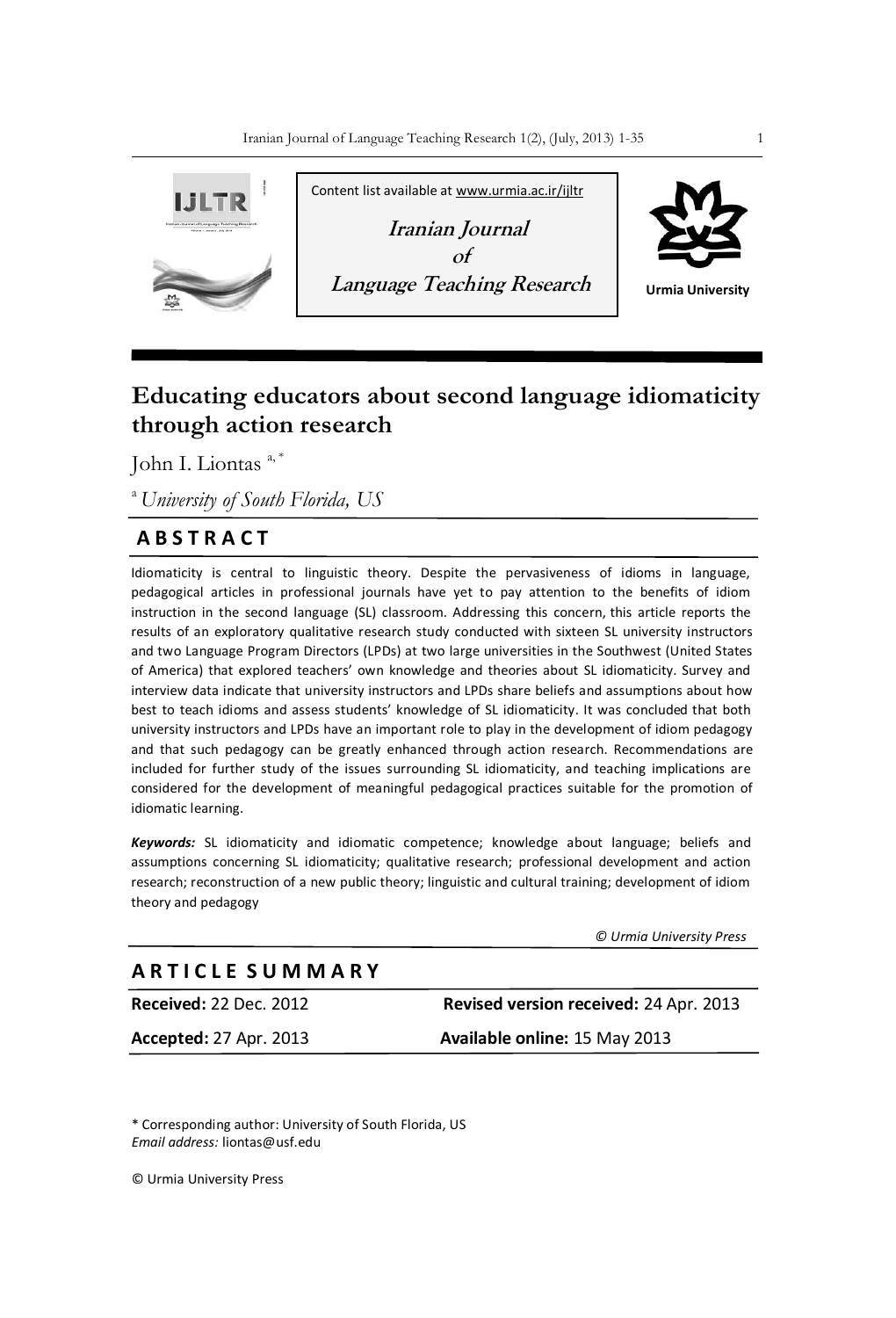*The set of possible meanings of any given word is the set of possible feelings, images, ideas, concepts, thoughts, and inferences that a person might produce when that word is heard and processed.*

—Glucksberg and Danks (1975, p. 50)

#### **Introduction**

For nearly a decade, there has been a change in emphasis in the professional preparation of (both accredited and experienced) second language (SL) teachers. Nearly all departments of second and foreign languages have been allocating more funds to teacher preparation, and even more to professional development and action research (i.e., research concerning one's own beliefs and assumptions about teaching, including students' learning). This change in emphasis within the organization of language teacher education programs has been so great that many departments now vigorously search for second language acquisition (SLA) specialists and applied linguists to spearhead the change in emphasis from teacher learning and teacher knowledge to action research (Allwright, 2003, 2006; Bailey & Nunan, 1996; Freeman & Richards, 1996; Woods, 1996). A quick glance at the *MLA Job List* alone will attest to this new emphasis. Frequently, SLA specialists are called upon to teach knowledge about language (KAL) courses; that is, courses in such things as Teaching Methodology, SLA Theory and Practice, SL Reading and Writing, Curriculum Program and Design, and Multimedia-Based Technology Learning. Despite this situation, however, few studies have investigated teachers' KAL and even fewer have shown KAL instruction to inform teachers' practices effectively (Andrews, 1997; Borg, 1998, 1999; Johnson, 1996; Morris, 1999; Pennington & Richards, 1997). In the area of SL idiomaticity, action research *per se* is nonexistent, although SL idiomaticity is an area of significant linguistic and cultural inquiry.

This study addresses this gap. It was anchored in the belief that idioms can and should be taught in the beginning phases of language instruction. Accordingly, it mapped out the underlying beliefs and assumptions of SL university instructors (i.e., teaching assistants, pre- and in-service teachers, professional specialists, and lecturers) and Language Program Directors (LPDs) regarding the place of idioms in the academic language curriculum. A further aim of this study was to document the professional training that university instructors in language-teacher education programs receive regarding SL idiomaticity. It was predicted that the findings would show that both university instructors and LPDs have very specific beliefs and assumptions about how best to teach idioms and assess their students' knowledge of SL idiomaticity. It was thought that their personal theories and knowledge bases shape how they organize, plan, and develop frameworks for thinking about and analyzing idiomatic input.

It is hoped that the findings presented here will move the SLA profession toward additional action research on teachers' KAL concerning idiom comprehension and use. Furthermore, it is hoped that curriculum developers, authors, and publishers of first- and second-year language textbooks in particular will come to realize that the learning of idioms, supported by significant linguistic and cultural context (as opposed to idioms' mere cosmetic placement in these books), is a sound pedagogical practice that merits increased scholarly attention.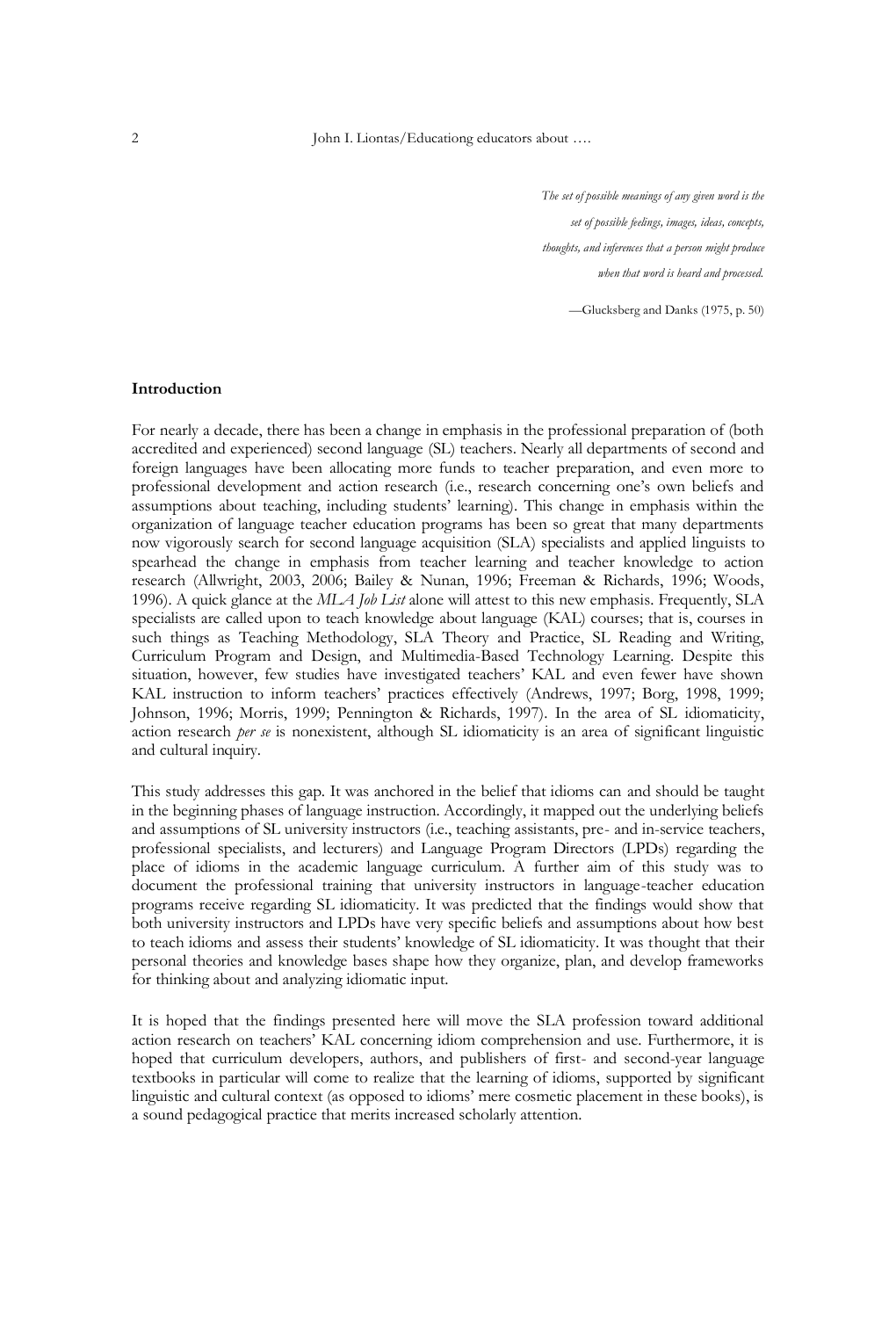### **The Study**

#### *Research Questions and Objectives*

This study investigated the personal beliefs of SL university instructors and LPDs about the nature of idiom understanding (i.e., the process of comprehending and interpreting idioms) in second languages, and the importance of teaching idioms to SL learners. It sought to examine teachers' knowledge of SL idiomaticity and of the dynamics of idiom instruction both from the *emic* (insiders') and the *etic* (the researcher's external) perspectives. To cite Johnson (1992), "[A] high-quality analysis, whether quantitative, qualitative, or both, is one that (1) identifies important variables, issues, or themes; (2) discovers how these pattern and interrelate in the bounded system; (3) explains how these interrelationships influence the phenomena under study; and (4) offers fresh new insights‖ (p. 90). These were precisely the specific aims of this study. The following research questions guided this study:

- 1. Do SL teachers have private theories and knowledge bases regarding matters of idiomaticity (e.g., their role in teaching idioms, the students' role in learning idioms, the techniques used in idiom instruction)?
- 2. Are idioms treated systematically in the SL classroom and across the academic language curriculum?
- 3. Do LPDs include aspects of idiomaticity in the training and professional development of their SL teachers?
- 4. On what theoretical constructs do LPDs and SL teachers base their idiom-learning practices? In other words, what approaches, techniques, and/or (reference) materials are used toward developing students' knowledge of idiomaticity?
- 5. What knowledge and skills must LPDs and SL teachers have in order to promote idiomaticity effectively in the SL classroom?

#### **Data Collection and Analysis**

The data consists of qualitative case studies of 16 SL university instructors and 2 LPDs. Data was first collected using a survey (18 participants), and then a series of semi-structured interviews (3 participants). The aim of the *Foreign/Second Language Idioms Survey* was to ascertain to what extent SL university instructors and LPDs in general value the inclusion of idioms in their language curricula, their predisposition toward students' idiom acquisition in the language classroom, and the kinds of idioms they think should be taught in class (plus rationales and methods for such teaching). As Johnson (1992) states, "Surveys, then, can be particularly useful for capturing the essence of trends and are useful for planning" (p. 128) because they can "tackle questions dealing with representativeness" (Fetterman, 1989, p. 65).

The aim of the *Post-Survey Semi-Structured Interviews* was to gain more insight into the teaching practices used to develop SL students *idiomatic competence*—that is, the ability to understand and use idioms appropriately and accurately in a variety of sociocultural contexts, in a manner similar to that of native speakers, and with the least amount of mental effort. A further goal of the follow-up interviews was to determine the kinds of professional training and feedback SL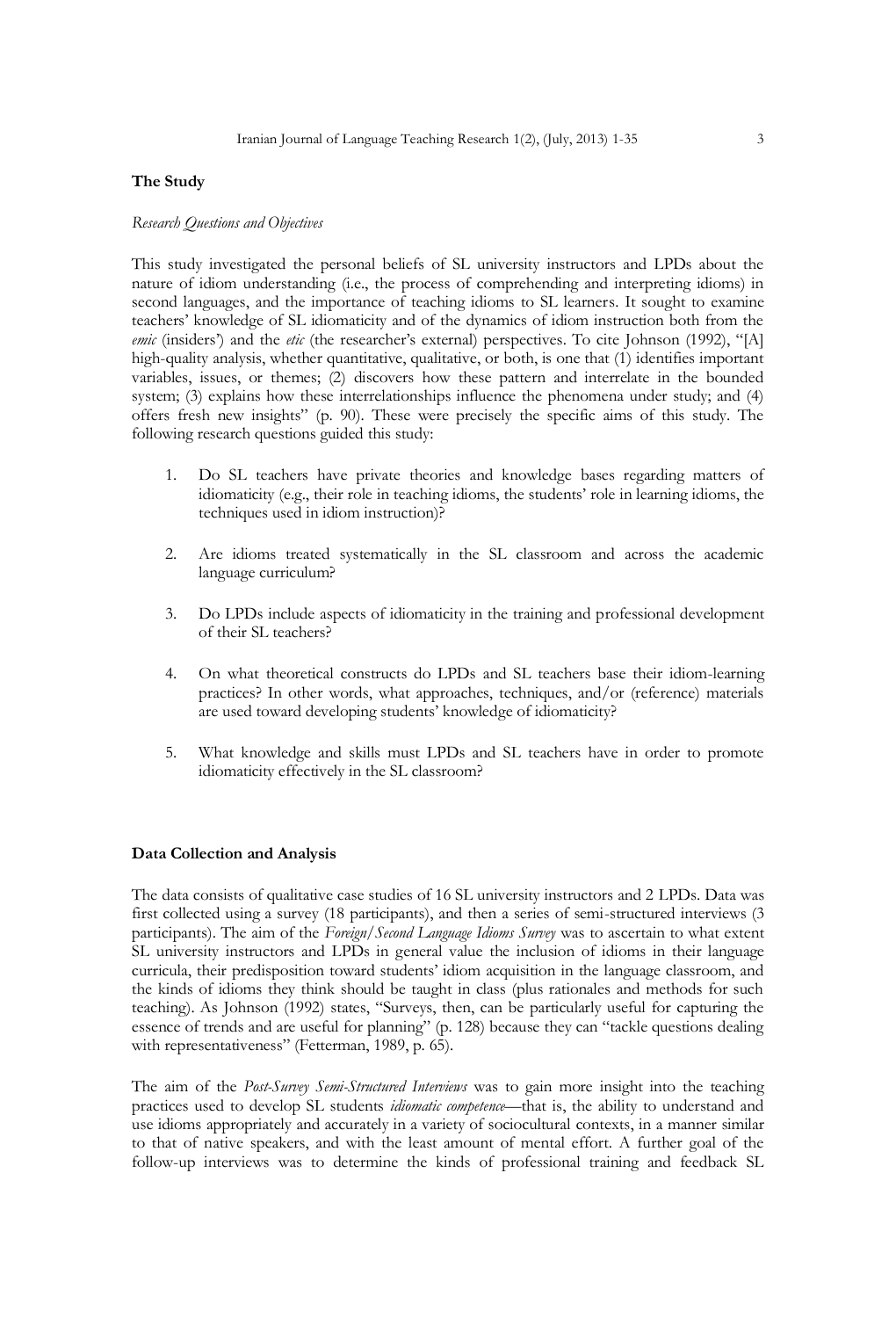university instructors receive with regard to reorganizing their own KAL and conceptions of SL idiomaticity. In the words of Fetterman (1989), "The interview is the ethnographer's most important data gathering technique. Interviews explain and put into larger context what the ethnographer sees and experiences" (p. 47), and "Ethnographers use interviews to help classify and organize an individual's perception of reality" (p. 50). If Fetterman is correct in his line of reasoning that the "perception of reality is more important than so-called objective reality in shaping behavior" (p. 72), then the insights (i.e., "perceptions of realities") obtained from this study could significantly shape future research and idiom pedagogy.

Data from both surveys and interviews (audiotaped and transcribed) was classified according to general emerging themes and then analyzed inductively for consistency regarding goals that are common among seasoned and less-seasoned SL teachers (Davis, 1995; Seidman, 1991; Stake, 1995). General emerging themes from the follow-up interviews were also used to triangulate and supplement understanding of the issues at hand. According to Fetterman (1989), "Triangulation is basic in ethnographic research. It is at the heart of ethnographic validity, testing one source of information against another to strip away alternative explanations and prove a hypothesis" (p. 89) and, furthermore, that "Triangulation works with any topic, in any setting, and on any level... the trick is to compare comparable items and levels during analysis" (p. 90).

#### **The Foreign/Second Language Idioms Survey**

Following a brief pilot test of survey question clarity, relevance, length, and format, a total of 137 surveys were recently distributed to the Departments of English, German, Spanish, Portuguese, Italian, Russian, and Bulgarian at a large university in the Southwest (United States of America) after obtaining the necessary permission from each department's chair. (See Appendix A for the complete questionnaire.) The surveys were distributed to first-, second-, and third-year ESL and SL university instructors, who were asked to provide their best answers based on their best judgment and accumulated language-teaching experience. Respondents were given approximately two weeks to complete and return the survey. In addition, all respondents were assured that they would remain anonymous and that any information provided in the survey would be used for data collection purposes only. A total of 18 surveys were returned (a 13.13% response rate).

#### *Survey Participant Profile*

The respondents were 17 SL university instructors pursuing master's and doctoral degrees in English, ESL, and second and foreign languages at a large university in the Southwest (United States of America) and one professor of Russian and SLA. Of these, 39% (7) were male and 61% (11) were female. Thirty-three percent (6 participants) of the graduate students surveyed were working toward their M.A. degree, while 61.11% (11) were pursuing their doctoral degree. Participants' ages ranged from 20 to over 41 years: the majority (89% or 16 participants) were between 26 and 40 and only one person (5.55%) was between 20 and 25 years and another person (5.55%) was over 41 years.

Regarding their teaching experience (Question 3), 27.77% (5) reported presently teaching Spanish. An equal number of participants taught French, German, and English/ESL (16.66% or 3 participants in each language group). Only 11.11% (2) taught Russian. The remaining two respondents taught Italian and Bulgarian. Combined, they reported having an average of 6.86 years' teaching experience (103 years in all) with the seven languages considered in this study: Spanish, French, German, English/ESL, Italian, Russian, and Bulgarian (Question 4). Twentyeight percent (5 participants) were unwilling to be interviewed. The majority (72.22% or 13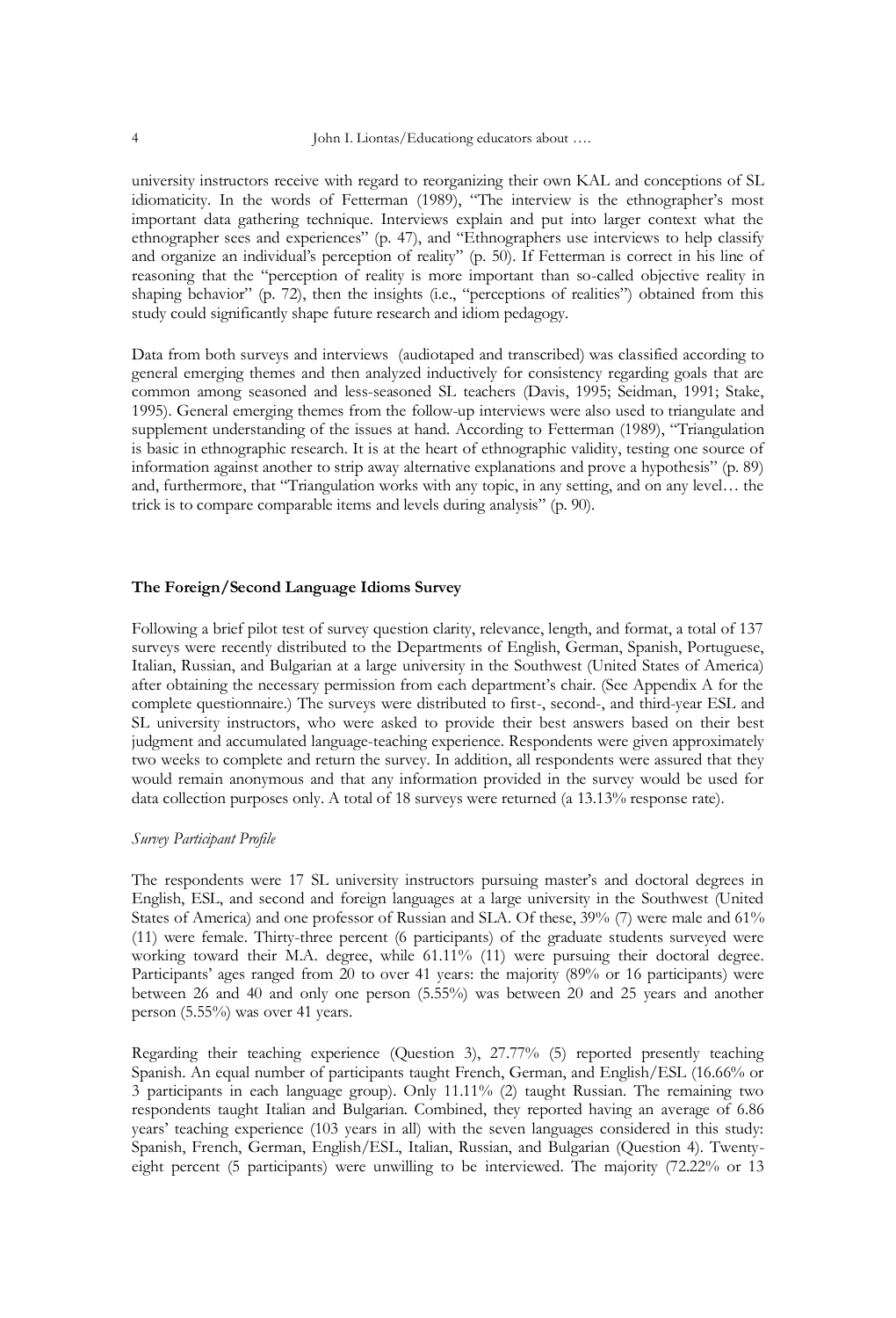participants), however, indicated their willingness to be interviewed by the researcher on matters of SL idiomaticity (Question 13). Seventeen percent (3 participants) were unwilling to be observed in their classrooms, while 77.77% (14) were willing and only 5.55% (1) were unsure (Question 14). Table 1 presents a comprehensive profile of the eighteen respondents whose surveys were analyzed for general emerging themes.

# **Table 1**

| Respondents                     |                                                                    |
|---------------------------------|--------------------------------------------------------------------|
| Male: 7 (38.88%)                | Female: 11 (61.11%)                                                |
| Age Classification              |                                                                    |
| 20-25 yrs: $1(5.55\%)$          | 31-40 yrs: $8(44.44\%)$                                            |
| 26-30 yrs: $8(44.44\%)$         | 41 plus yrs: 1 (5.55%)                                             |
| Languages                       |                                                                    |
| German: 3 (16.66%)              | Bulgarian: $1(5.55\%)$<br><b>English/ESL:</b> $3(16.66\%)$         |
| French: 3 (16.66%)              | <b>Russian:</b> 2 (11.11%)                                         |
| Spanish: 5 (27.77%)             | Italian: 1 (5.55%)                                                 |
| <b>Total Years of Teaching:</b> | 103 yrs or 6.86 yrs average                                        |
| Willing to Be Interviewed:      | Yes: 13 $(72.22\%)$<br><b>No:</b> 5 $(27.77%)$                     |
| Willing to Be Observed:         | Yes: $14(77.77%)$<br><b>No:</b> 3 (16.66%) <b>Maybe:</b> 1 (5.55%) |
| Academic Rank                   |                                                                    |
| M.A. Students: 6 (33.33%)       | <b>Ph.D.</b> Students: $11(61.11\%)$<br>Professors: $1(5.55\%)$    |

*Foreign/Second Language Idioms Survey Profile*

Given the quantity of data provided by the *Foreign/Second Language Idioms Survey*, only a general overview of response types will be given in the section that follows. For purposes of representation, general comments of the group as a whole will be presented first before the individual responses of three participants are scrutinized in more depth in the *Post-Survey Semi-Structured Interviews* section.

#### *Survey Responses*

Idiom comprehension difficulties prompted a minority of survey respondents to argue against the methodological teaching of idioms in beginning and intermediate language classes. Despite the pervasiveness of idioms, however, few idioms have a one-to-one lexical match across languages. (For humorous incidences of idiom translation blunders, see Smillie, 1996; see also Muller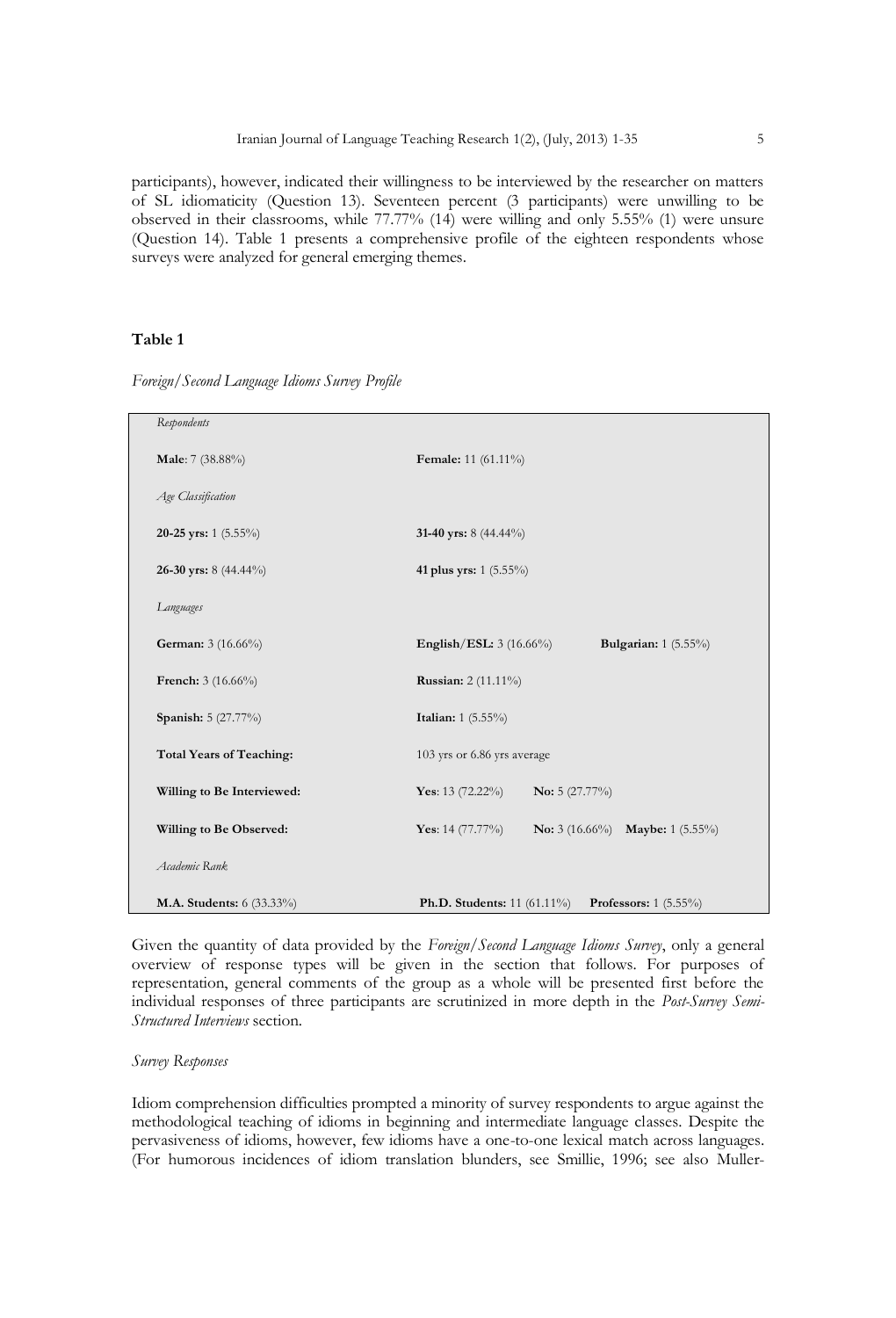Schwefe, 1972, and Ricks, 1996.) As a result, without systematic idiom training, SL learners will translate the individual words of an L2 idiom into their respective L1, only to discover that the literal meaning cannot be entertained seriously. Nevertheless, one English instructor observed that "Idioms aren't necessary for daily communication! When a co-conversationalist uses an unknown idiom, a [sic] L2 learner can always ask for clarification (except when reading, I suppose). So, it's more important to teach basic vocabulary and grammar first." Similarly, a Spanish instructor noted that "Ildioms] are important, but not as important as using other grammatically correct structures."

With the exception of one German instructor, who displayed a neutral attitude toward teaching idioms in beginning and intermediate language classes ("I don't regard them as much less or more important than most other aspects of the language."), the remaining 15 (83.33%) respondents welcomed the teaching and learning of idioms in the SL classroom. One German instructor noted, "If they are an inherent part of speech, then it is important for someone to learn them in order to adapt to the culture." A Russian instructor observed that "I think it is very important to teach idioms to learners because native speakers use them a lot in their speech which may constitute a break of communication when learners are in contact with native speakers. It is also important to teach idioms in context." Similarly, one ESL instructor commented that "[Idioms] may provide cultural competence prior to active understanding," while another stressed that "[Idioms] give students a greater sense of accomplishment to be able to use them fluently."

While some respondents noted the important role idioms play in everyday speech, others pointed out the frequent use of idioms by native speakers. Still others focused on the benefits that can be derived from learning idioms, including discourse enhancement ("I think teaching idioms can be justified because they add a degree of sophistication and color to one's discourse.") and development of strategic and cultural competence.

On a scale of 1 (lowest) to 5 (highest) in Question 7, participants' ratings of the importance of students acquiring idioms in the SL classroom ranged from a low of 2 (11.11% or 2 respondents) to a high of 5 (27.77% or 5 respondents). The majority of respondents, however, rated idioms between a 3 (27.77% or 5 respondents) and a 4 (33.33% or 6 respondents). The overall mean score was 3.77. The rationales behind their ratings are represented by the following quotes:

5- since one must learn both informal/formal and cultural aspects of language, teaching idioms is essential. It is part and parcel of a language system unique to each cultural group. To deny a language learner idioms is to not fully teach language.

5- because native speakers use them all the time. They are a common aspect of communication.

- 4- because native speakers use idioms on a constant basis—L2 learners must at least understand the nature of these conversations to fully participate… and understanding before production—hence 4.
- 3- because they are an important part of language usage. Furthermore they frequently are fun and important/reflect something of the "flavor" of a language and its people.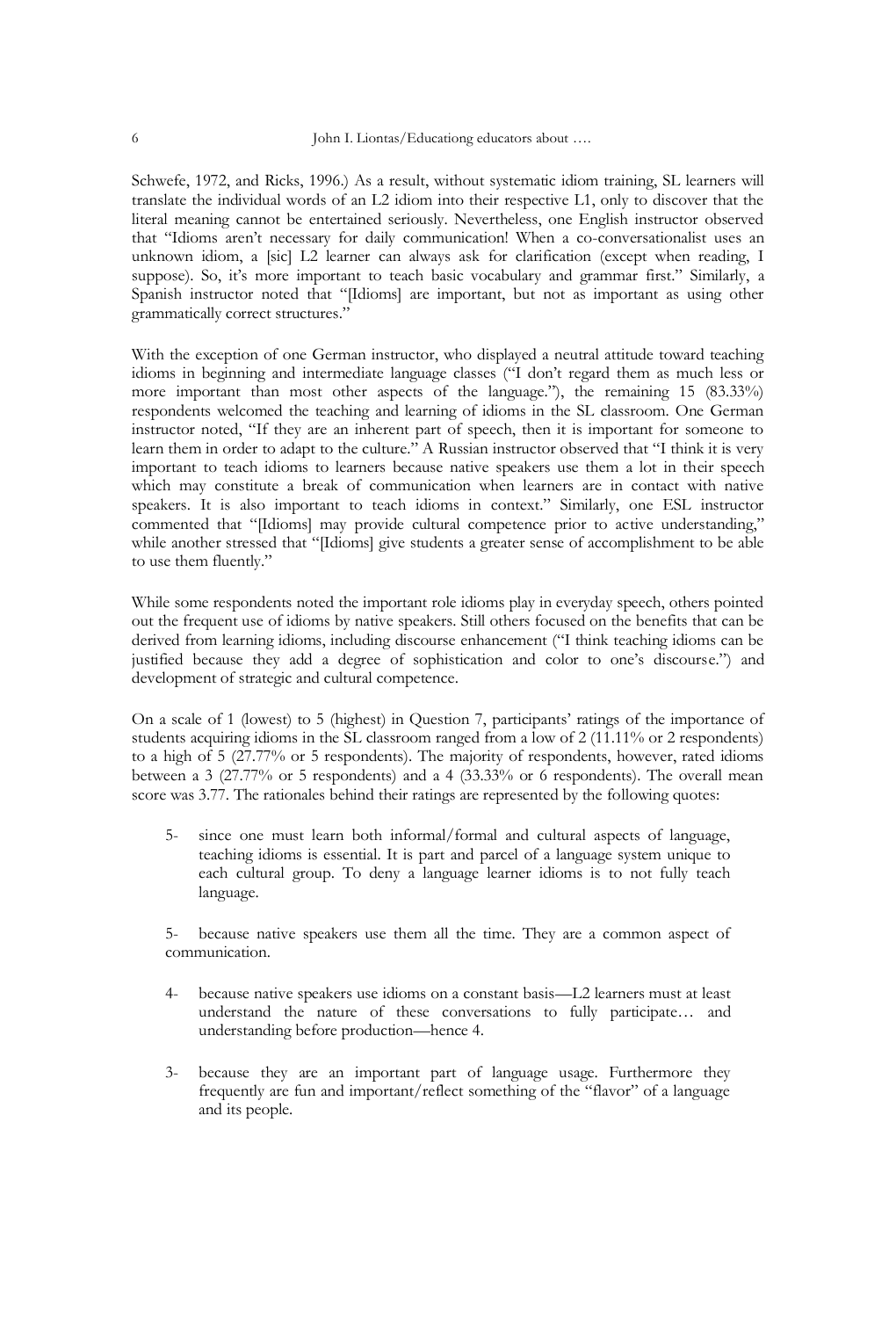2- I think where students are most apt to need them (real-life outside the classroom) is a richer source of input and meaning of idioms.

Regarding the kinds of idioms that should be taught in the SL classroom (Question 8), responses ranged from "I really don't know. I guess that would depend on whether or not they appear in actual conversation frequently." to "All kinds—to give students the exposure." The majority of respondents, however, indicated that they would teach the idioms most frequently used in a given target language. Consider the following representative comments:

> Idioms used in everyday speech. Some idioms not used in everyday speech may be fun to teach or may demonstrate something unique about the language, but when focus is communicative competence, then they need to be commonly used.

> Teach those most commonly used either in speech or writing. I guess I use frequency of occurrence as the yardstick.

> The teacher should introduce idioms that occur frequently but which are not encountered in the course materials. Idioms the students may encounter in other materials may require teacher explanation.

> I would try to choose high frequency idioms if one could come up with a data base for most commonly used idioms.

Respondents were less forthcoming and less sure, however, with respect to other reasons behind their selection of idioms to teach. Take, for example, the following answers:

> It depends (for me) on the teaching situation and needs of the students. In an academic composition or reading course, literacy idioms are probably important. My (former) high school students often brought in questions about slang expressions.

It depends on the students and what they want to learn.

As for the role teachers need to play with regard to idiom instruction (Question 9), respondents' answers were grounded in well-accepted pedagogical practices and theoretical constructs about the development of SL idiomatic competence. Many of them saw the teacher's role as a "facilitator," "motivator," and "communicator":

> Teachers should both explicitly teach them and use them in class when interacting with students—this should be covered with in-depth and contextual information.

> The teacher should introduce the concept and begin the acquisition process and encourage students to look out for idioms to bring to class for discussion.

> Idioms are not easy to teach in isolation. Therefore, the teacher's role is to introduce them in context so as to present students with the clear function of idioms. The teacher should also point out the importance of idioms when communication takes place between learners and native speakers.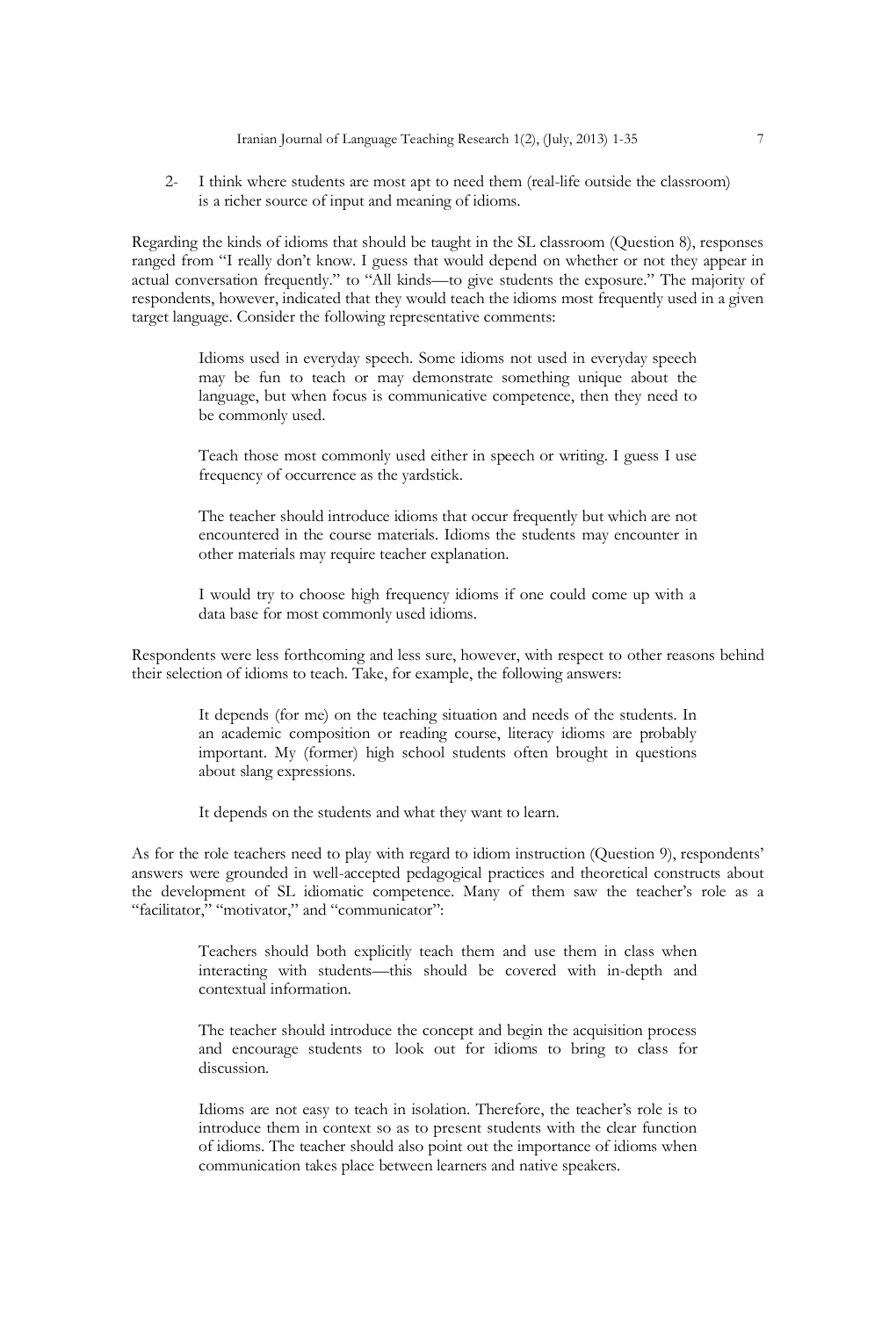Other respondents were concerned that the teaching of idioms had not yet been adequately addressed by their LPDs and felt unsure about how to proceed methodologically:

> I am not sure. I would really have to do some serious research and give it more thought than I am prepared to do right now.

> I really don't know. I guess that would depend on whether or not [idioms] appear in actual conversation frequently.

I don't know! I've never done one [a teaching unit on idioms].

The final three open-ended survey questions (Questions 10, 11, and 12) in Part Two yielded responses that merit further scrutiny. Table 2 summarizes the most notable of these responses, categorized by four aspects of KAL and idiomaticity.

#### **Table 2**

*Responses to Questions 10, 11, and 12*

# **AREAS OF KAL AND IDIOMATICITY**

# **Teaching and learning idioms in context.**

Contextualized examples within students' schema. Using the dictionary and texts. I always use the gesture if one goes with the idiom. Students like this.

Sometimes comparing to an idiom in their 1<sup>st</sup> language is useful if they are somewhat similar. Examine context closely—what place does the idiom have in the fuller picture. Examine content words in an idiom and what they might represent.

I do like to hypothesize the historical and/or semantic origins of the meaning of particular idioms. Personally I find it easier to remember the "what," if I have a "why" to associate it with.

I would ask the students to each ask 3 NSs [native speakers] and to then report back to the class with examples from the NSs.

Perhaps a version of Celce-Murcia's contextual analysis, where students investigate by asking native/proficient speakers of the target language their own definition of target idioms (or situations in which they can be appropriately used).

Those related to normal everyday activities that appear in daily conversation. It will give students a sense of belonging to a culture. The students appreciate the fact that they have "a way to sound more native" rather than all book work. This way idiom instruction becomes less "lab" and more "real life."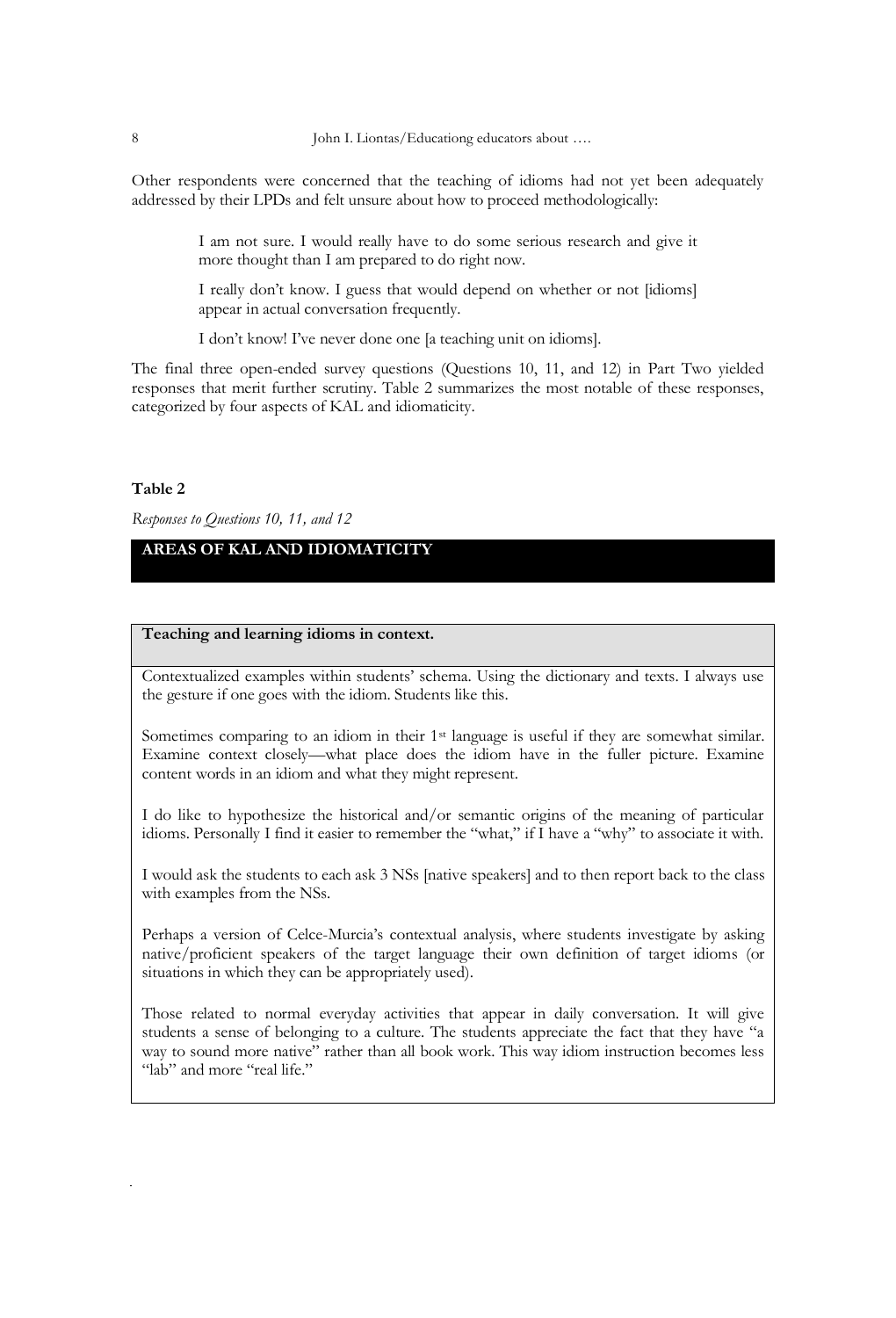#### **Empowering students to become responsible for their own idiomatic learning.**

I would present a few examples of idioms and then ask students to collect some idioms they can find in daily life. I would make an idiom list in class and then work on contextualizing them within the course.

I would focus on specific situations that could be acted out, e.g., apologies, asking for favors, greetings, etc.

Guess at meanings in groups.

I would simply tell them to try to explore the meanings and connotations of individual words.

# **Enhancing idiom instruction with authentic audio, video, and print materials.**

Books with illustrations as it will help them to remember. Drawing idioms "out of a hat" and then students would role play and think of a situation as to when it will be used. Teaching it by coupling with similar idioms found in their 1st language.

Idioms should be taught in context through pictures and stories. Cartoons and comics are great for idiomatic expressions… a communicative approach with students, brainstorming in groups as to meaning.

Write down and ask about idioms s/he hears but can't make sense of. Practice using them.

I'm very visually inclined, so I would use a lot of visual aids, video, pictures, etc. as part of my teaching objectives. For instance, by presenting authentic audio or video materials and get students to understand the deep meaning in context.

I would choose the appropriate approach, technique and materials on the basis of my students' level of the language and the available sources. The more variety of the above is presented, the better to accommodate students' individual differences and learning styles.

# **Curriculum Articulation**

I think idioms are much better taught when integrated in other content.

Idioms need to be constantly incorporated throughout the course, otherwise it's an unnatural use of language.

Respondents clearly believe that SL students learn idioms best if they acquire idiomatic knowledge both inside and outside the classroom. According to the respondents, an idiom activity is most productive when it is couched in situations that mirror real-life contexts. Such activity suggested by participants included: (1)  $L1/L2$  idiom comparison; (2) schema expansion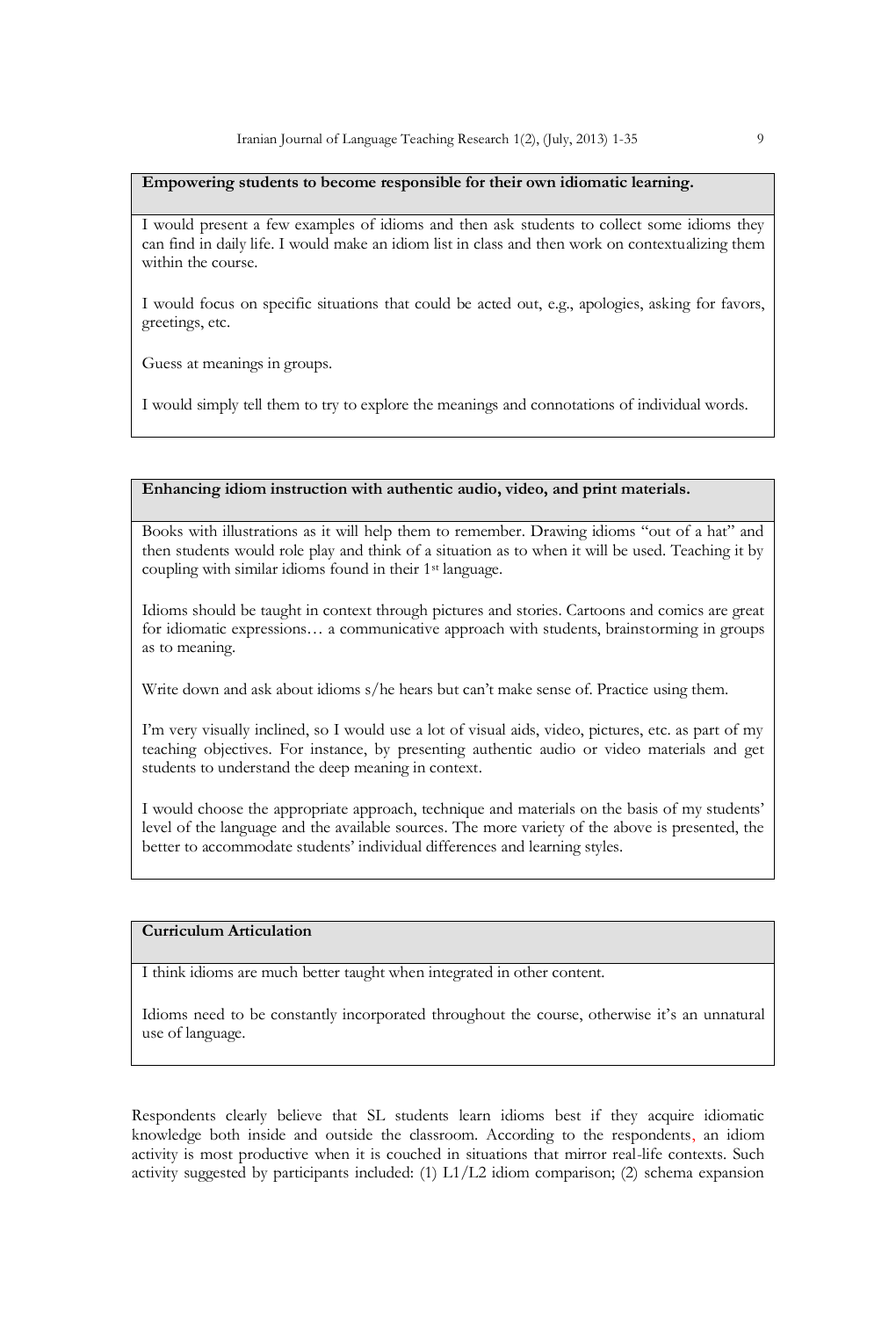(i.e., accommodation, adaptation, modification); (3) etymological associations; (4) communitybased learning; (5) idiom collection; (6) role-plays and mnemonic devices; and, finally, (7) audio-, video-, and print-media based learning. Participants also indicated that SL students learn best if they figure out idioms for themselves (individually or in groups) and feel a sense of ownership of the language they produce. Empowering students to become responsible for their own idiomatic learning, by enabling students to develop a sense of belonging to a culture and helping them to gain a sense of accomplishment when learning idioms, is a common theme underlying respondents' notions of SL idiomaticity.

Furthermore, respondents see the development of SL idiomatic competence as involving more than simply learning the "idiom code" (e.g., graphophonics, syntax, semantics, compositionality, etymology). It also involves the use of native speakers and authentic textual resources, especially when such resources are tailored to students' individual language knowledge, abilities, and interests.

#### **Post-Survey Semi-Structured Interviews**

Participation in the follow-up semi-structured interviews was voluntary. Three participants (2 SL university instructors and 1 LPD), who agreed to an interview with the researcher, were randomly chosen from the pool of 13 respondents willing to be interviewed. This sample is equivalent to 23% of the total population. Each of these three participants took part in a 60-minute interview session, which took place in the researcher's office. All questions were given in English and all participants were asked the same questions. Each individual session consisted of the following procedures:

- 1. Participant and researcher met at a mutually agreeable time in the researcher's office.
- 2. Researcher explained to participant the use of AIWA TP-M700 micro-cassette recorder and the operation of the microphone remote control. Recorder was equipped with an OLYMPUS XB60 microcassette for maximized recording (120 min @ 1.2 cm/sec).
- 3. Permission was sought from the participant to audiotape the session. All participants agreed to have their sessions audiotaped.
- 4. Equipment was checked for possible malfunctioning, and adjustments were made where needed.
- 5. At the end of the session the participant was thanked for his or her time and participation in this study. All recordings were then labeled for future identification and transcribed as a Word document for subsequent data analysis.

#### *Interview Participants*

**Teresa**, the LPD for German at a large university in the Southwest (United States of America), was supervising seven German instructors and taught two classes of varying content each semester. During the semester in which she was interviewed, she was teaching German 202 (4th semester) and German 313 (Advanced Composition). At the time of the interview, she was pursuing her doctoral degree in SLA at another university in the Southwest.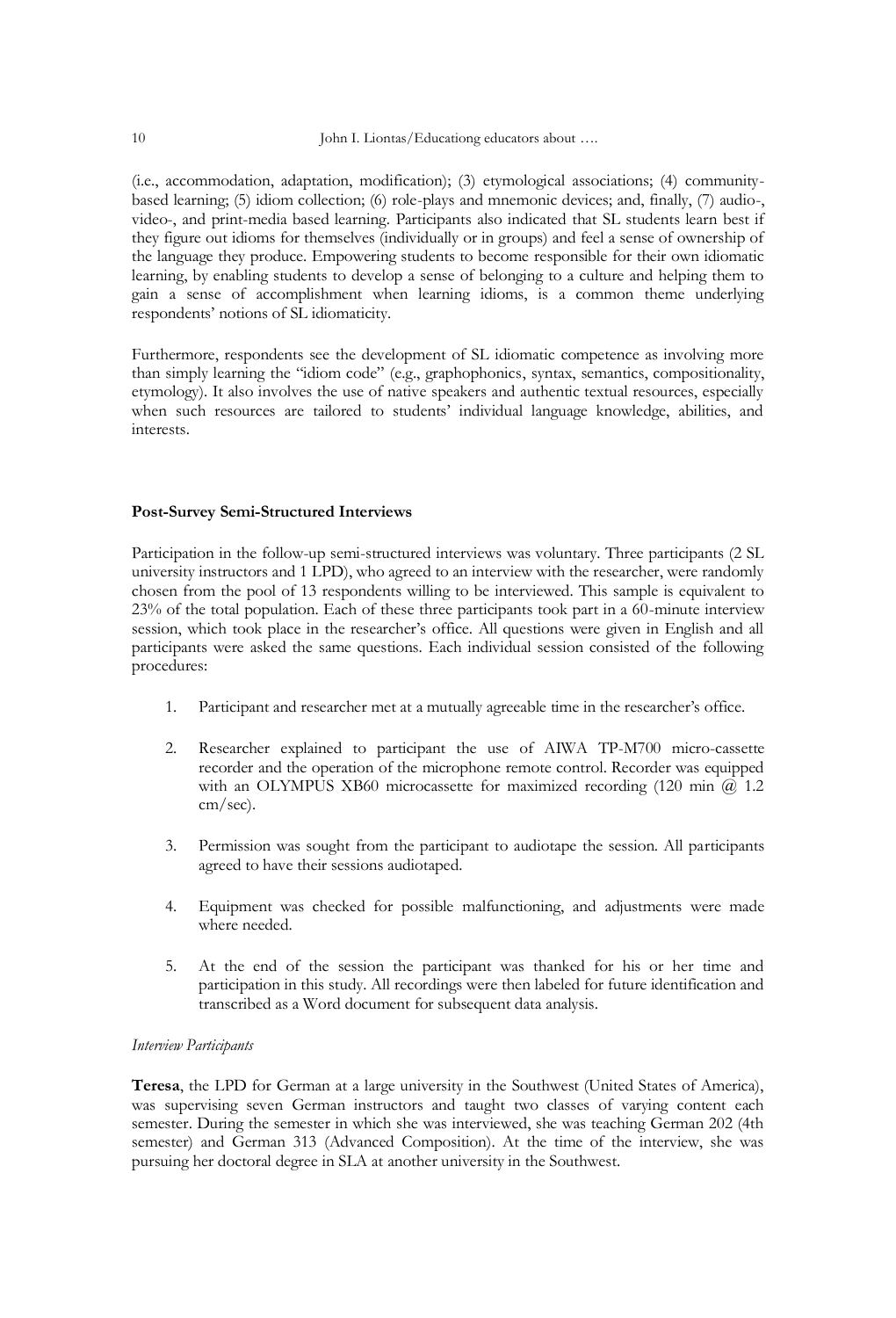**Lisa** was teaching intermediate French courses while pursuing her M.A. in French at a large university in the Southwest. She hoped to be admitted upon graduation into the university's Ph.D. Program in SLA.

**Theresa** was in the Master's program in English-language linguistics at the same university as Lisa and was teaching beginning and intermediate Italian courses. Before that, she had taught ESL to elementary school students and also taught fifth grade. Upon graduation, she planned to pursue an ESL teaching career overseas.

**Grace<sup>1</sup>** was a professor of Russian and in charge of teacher preparation in Russian and Bulgarian at the same university as Lisa and Theresa. At the time of the interview, she was supervising six instructors and taught various SLA courses for the doctoral program.

The following are some representative points of view from these participants. Their responses to selected survey questions precede their follow-up interview comments in order to round their personal beliefs and assumptions. All quotes and other identifying details are used here with participants' explicit permission.

*Survey Responses of Interviewees*

**.** 

# *Question 5:* **Idioms have been defined by researchers as formulaic speech, holophrases, prefabricated routines and patterns, lexical phrases, formulas, collocations and stock phrases, memorized sentences and lexicalized stems, and the like. How would you define idioms and why?**

**Teresa:** Idioms are patterned routine utterances that are specific to a language or region. These are usually not readily understood by learners of the language as word-for-word translation would not yield the appropriate meaning.

**Lisa:** Phrases and expressions which are often culturally and linguistically specific to the language.

**Theresa:** Phrases that have meaning other than the literal meaning.

**Grace:** Idioms are in a sense grammaticalizations in that their meaning has become semantically fixed in specific collocations. I like this definition because it reflects both the development and current state of idioms.

#### *Question 6:* **Do you think it is important to teach idioms? Why or why not?**

**Teresa:** Yes! If a program's objective is to learn or teach language so that learners can function in an appropriate sociolinguistic context, idioms must be taught.

<sup>1</sup>Due to some health concerns, Grace was unable to complete the interview. Nevertheless, her survey views reveal important insights meriting consideration.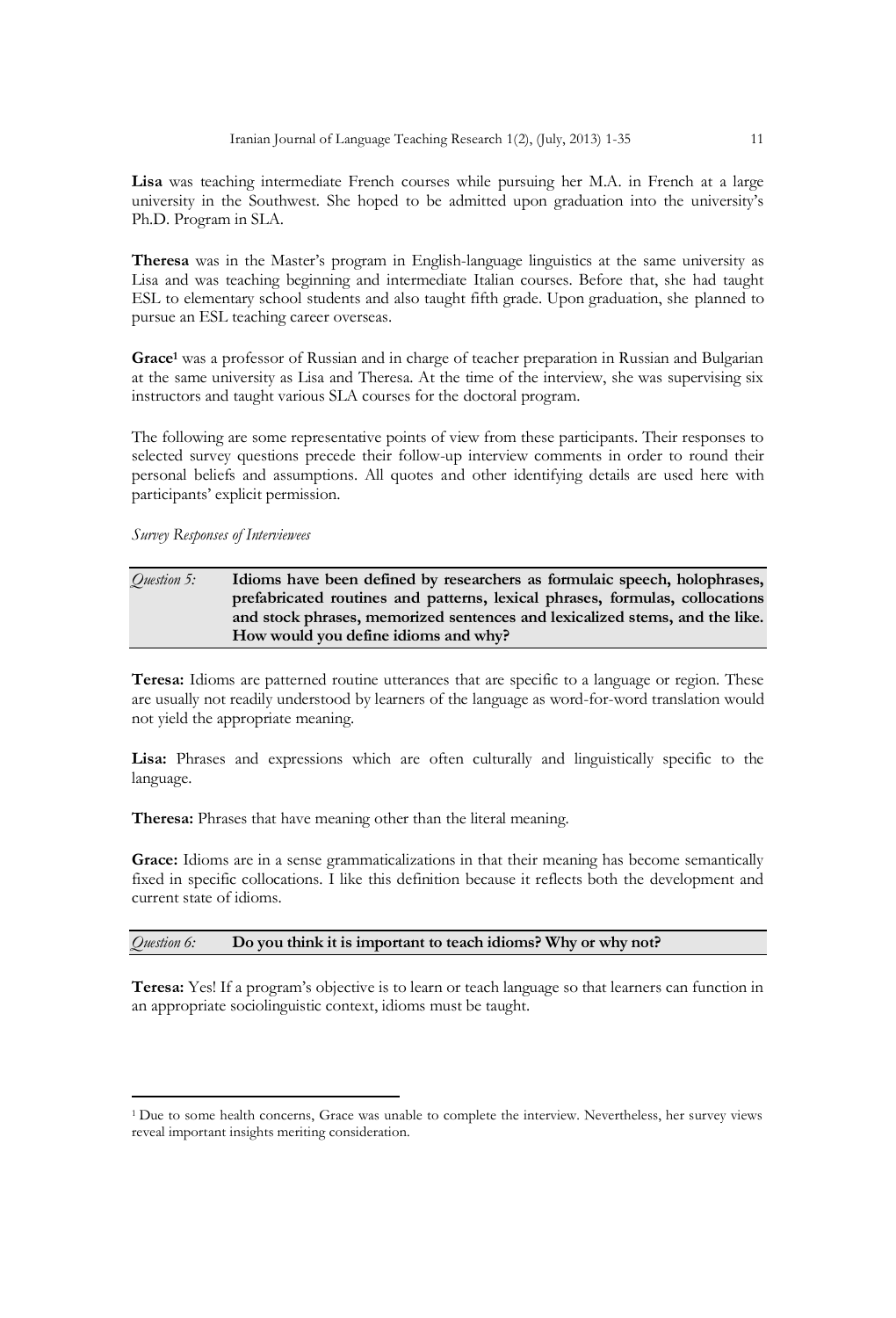**Lisa:** Absolutely! They are a colorful aspect of the language and are important not only for the understanding of the TL (target language) culture but also in the practical understanding of native speakers, newspapers, advertisements, etc. which make use of the phrases and expressions.

**Theresa:** Yes! Conceptual fluency cannot be achieved without it—without conceptual fluency one cannot be truly fluent in the language.

**Grace:** Yes. Idioms are important not only for communicative function but also provide a window into the cultural mindset of native speakers.

### *Question 7:* **On a scale of 1 to 5 (with 1 being the least important and 5 the most important), how would you rate the importance of students acquiring idioms in the second language classroom? Please explain your rating.**

**Teresa:** Rating of 3 because it would depend on the purpose and level of each course. If it were an advanced conversation course, I might select a rating between 4 and 5. In 101, it would be lower.

**Lisa:** Rating of 4 because I feel that it adds color to language learning, while also adding to cultural understanding. I think it is crucial to learn idioms in order to fully appreciate the TL, because they are in all facets of TL life. I would obviously tailor the difficulty level of the idioms to the level of my students.

**Theresa:** Rating of 5 because they are so important to understanding and communicating.

Grace: Rating of 3 because I think it is important but there should not be an overemphasis since there is already a lot of memorization involved in language study.

# *Question 8:* **Based on your pedagogical orientation and teaching experience, what kinds of idioms would you say should be taught and why?**

**Teresa:** Idioms that would tend to come up in casual conversation or in writing that would come up in newspapers, ads, etc. And again, it would depend on the course.

**Lisa:** All kinds! I don't think that there should be a limit to the kinds of idioms that are presented. If they incorporate slang, the teacher simply needs to alert students to the appropriate time and place for their use (i.e., not in formal writing or formal speech).

**Theresa:** Idioms that go along with or might occur in the environment of a certain theme being taught.

**Grace:** Only the most common in the beginning but both colloquial and more formal idioms. The latter are often called "turns of phrase." Reason: Balance is what is required.

*Question 9:* **What do you think the role of the teacher should be with regard to idioms and why?**

**Teresa:** To introduce idioms that come up in course assignments, to provide idioms that come up in conversation, and to give "translations" when possible to idioms students want to learn. It would depend on the course.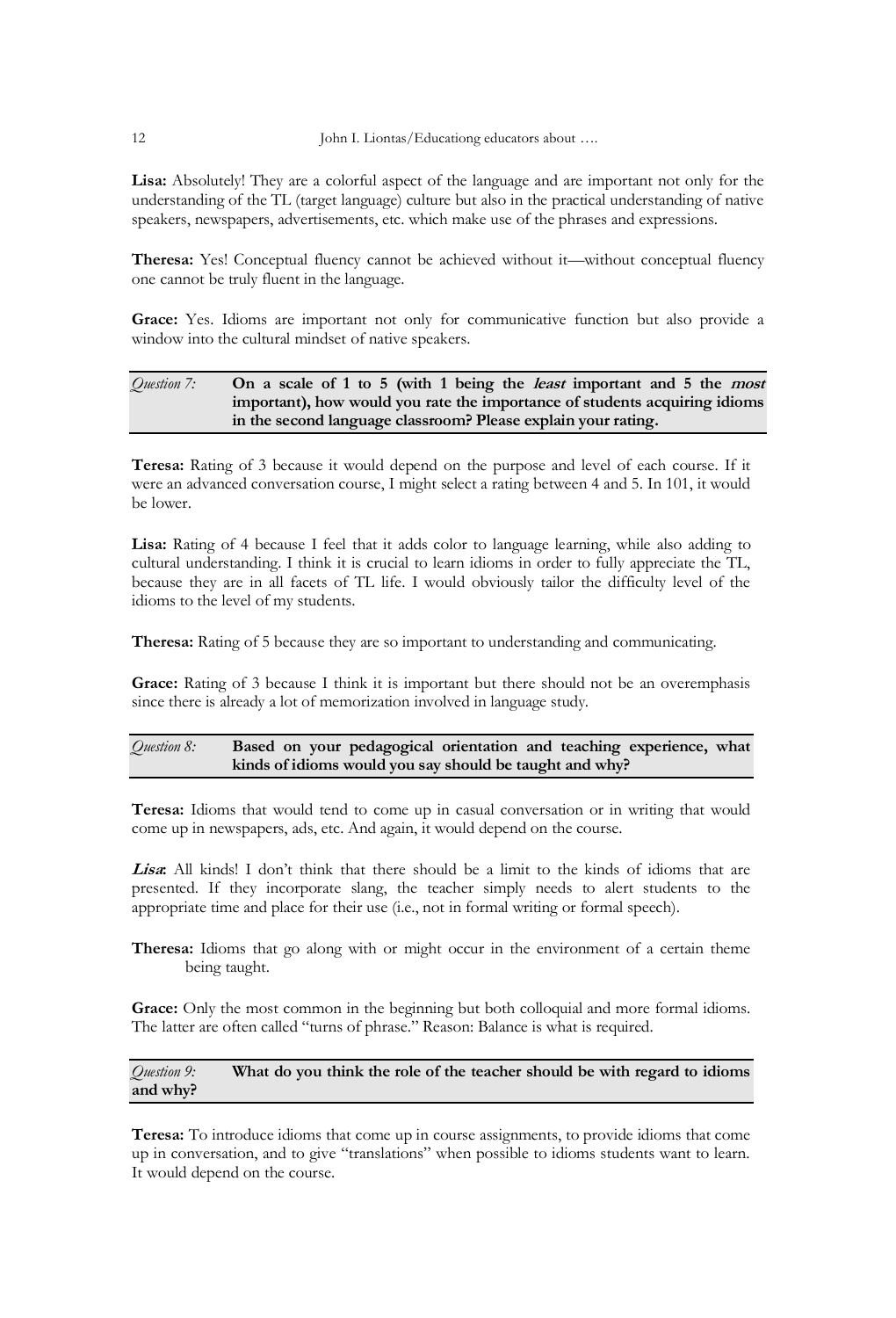Iranian Journal of Language Teaching Research 1(2), (July, 2013) 1-35 13

**Lisa:** (Teacher as facilitator) Present, allow students to guess (inductive approach), then either explain formally or have students explain their definitions before presenting a translation. I would like to design a classroom activity or two dealing with idioms as well.

**Theresa:** Constant supplier of authentic input—real idioms and contexts in which they are used.

**Grace:** The teacher should help students understand the cultural and (if possible) linguistic meaning of idioms. Otherwise, they are memorizing something with no real meaning.

### *Question 10:* **What do you think the role of the student should be with regard to idioms and why?**

**Teresa:** To learn idioms introduced by the teacher and to find out what idioms mean that they come in contact with and to learn idioms they want to learn (likely these will be in comparison with the learner's native language).

**Lisa:** (Student as active learner) The students should use their own background knowledge to figure out what the idioms mean (if the teacher presents them). I am having my students use the idioms in a project that they are developing, so in this case, the students' role is to manipulate the idioms in a contextualized, communicative activity. I also would like to have the students go to the WEB or the library and locate idioms themselves. Teachers could have their students present the idioms to their peers.

**Theresa:** They should be eager to learn them and use them because they are so important.

Grace: They should learn them and try to incorporate them into their use of the language.

# *Question 11:* **If it was your job to teach a unit on idioms, what approach, techniques, and materials would you use to help your students and why?**

**Teresa:** I would use a native speaker (as many as I could)!!! It would depend on the course! I might select some and work them into situations—conversational and in writing—so that students could use the idioms in situations they actually might come in contact some day. Interaction with native speakers (in conversation and/or writing—e-mail would also work) would serve as great feedback!

**Lisa:** Approach: Communicative activities, TPR [Total Physical Response] and gestures, paraphrase, contextualization to facilitate guessing. Materials: Book of idioms, song or text (newspaper) which incorporates idioms (realia), flash cards, overheads, visual aids, audio rendition of the idioms. Why? Students should see idioms in authentic contexts to realize their importance in TL.

**Theresa:** I would not just teach a unit—I would incorporate them into every theme or context/situation that I am teaching.

**Grace:** I would try to use visual images as well as breaking the idiom down into its semantic and syntactic parts. Then get students to use them in real-life situations.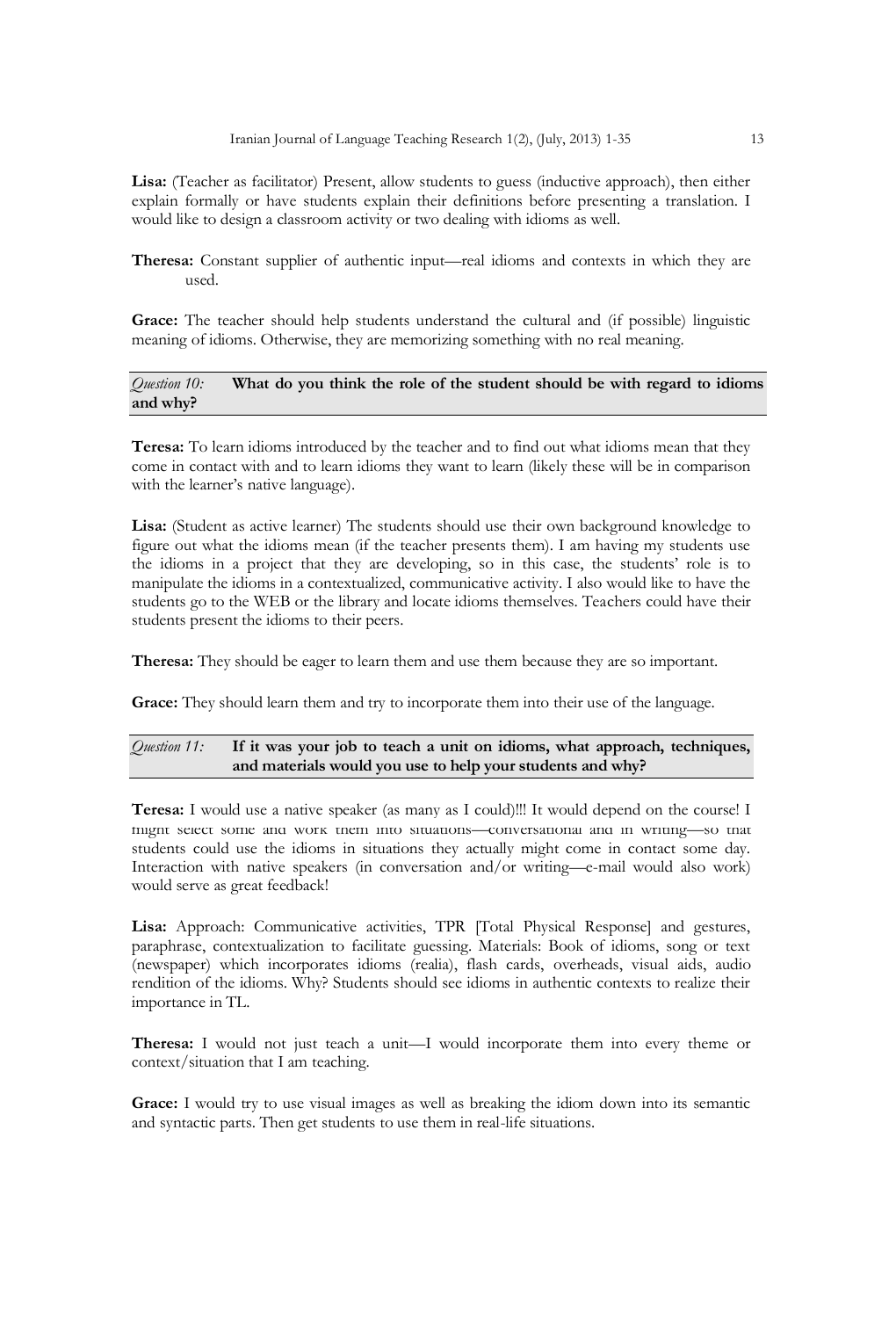# *Question 12:* **How would you help your students "crack" the deep meaning of an opaque idiom and why?**

**Teresa:** I would first ask NSs [native speakers] and NNSs [non-native speakers] who have learned a lot of idioms to find out how the NSs felt the meaning could be "cracked" with NNSs to see how they succeeded (or didn't) in learning opaque idioms. From there, activities would be planned.

Lisa: If the deep meaning was linked to a culturally specific notion, I would prepare a preidiom activity (*a la* pre-listening) in which we would discuss the cultural phenomenon. If not specifically cultural (to the TL community in question), I guess I would attempt "contextualized presentation and paraphrasing" (as mentioned above). I would reserve direct translation for the worst-case scenario because I want students to take responsibility for their own learning.

**Theresa:** Perhaps by relating it back to their L1—so that they can truly understand what the person wants to communicate.

**Grace:** I would use whatever I could to help them, since it will probably require a variety of approaches. However, if an idiom is truly opaque, I might just leave them to simply memorize it. I feel embarrassed since I've never really thought about how I teach idioms before until I started talking to you!

Upon closer scrutiny of their answers, it becomes apparent that both LPDs (Teresa and Grace) and university instructors (Lisa and Theresa) agree that including idioms in the SL curriculum is important. Their answers (especially Theresa's and Lisa's responses to Questions 5 and 6) are often remarkably similar. There are, however, some notable differences when rating the importance of students' acquiring idioms in the SL classroom. Both LPDs gave the importance of idioms a 3 on a scale of 1 (lowest) to 5 (highest), whereas the two university instructors gave it ratings of 4 and 5. Another notable difference surrounds Question 8. While the two university instructors supported using a wide range of idiom types, both Teresa and Grace felt that a smaller variety of idioms should be taught, especially in the beginning phases of language instruction. In the post-survey interviews that followed with the first three interviewees here cited, the rationale behind their ratings and approaches to idiom instruction becomes clearer. Following Fetterman's (1989) advice, in order to ensure an adequate representation of the respondent's views, thick descriptions and verbatim quotations will be used in the remainder of this article instead of summaries. He states:

> Verbatim quotations are … a sine qua non of ethnography. They are a permanent record of a person's thoughts and feelings. Verbatim quotations convey the fear, anger, frustration, exhilaration, and joy of a human being, and contain surface and deep, embedded meanings about a person's life…. Judicious use of such raw data in reports and ethnographies can provide the reader with sufficient data to determine whether the ethnographer's interpretations and conclusions are warranted. (pp. 115- 116)

# *Interview Responses of Interviewees*

**Interviewer:** Are you aware that you rated idioms a 4 out of 5 on your survey?

**Lisa:** I think I originally circled 3 because I thought about all of the grammar and vocabulary. But then I thought that I was falling prey to the idea that my students can't handle them. I'd like to break out of this type of structured lesson plan. Then I rethought about it and there's really no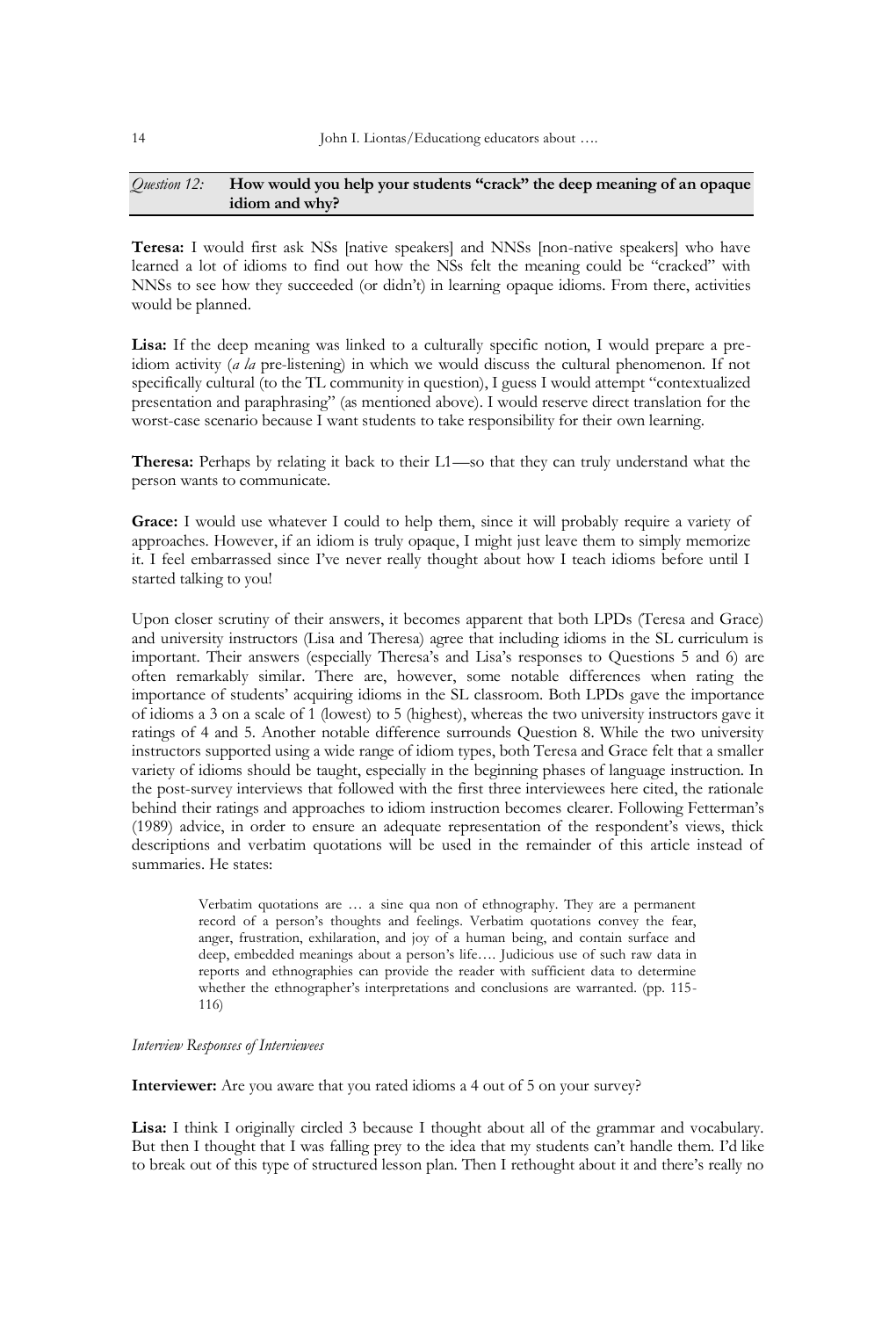excuse not to incorporate them. It's part of the language. It's just like teaching the subjunctive… it's just like teaching the present tense. And it's not a very complicated thing. There's just really no excuse for not teaching it.

**Interviewer:** I think that is very commendable on your part Lisa. Some survey respondents rated idioms a 2. They said that idioms are not important because you don't need them to communicate. You can just use words in order to describe something instead of an idiom. How would you respond to their thinking?

**Lisa:** I would almost like to do a manipulative thing on this person. I would want to bring in examples to this person, written, video, … I would like the person to see these and explain to me what it brings to the language. I mean, sure you could communicate with the words, but I can communicate with my hands, too, ... and facial expressions. I think that idioms are on a level of proficiency. If you want your students to have a minimal level of proficiency, then don't teach them these things. If you're willing to put in the extra effort though, I think it does add to conversation. I think it is a step above. I find using other discourse strategies equally important, but I don't see why you shouldn't allow students to discover the language fully.

Lisa's colleague, Theresa, had similar thoughts on the subject.

**Interviewer:** If you recall the survey, you rated idioms a 5 out of 5. Could you elaborate on this high rating?

**Theresa:** I think it's important because people use idioms constantly when they talk. You can learn all aspects of grammar, but real conversation, with real people, is different. Like, "I'm feeling blue." If you don't know these kinds of expressions, you just can't be fluent in a language. It's not enough. I do think you need to learn grammar first, maybe you can learn idioms at the same time.

The responses of these two university instructors indicate their underlying belief regarding the importance of learning idioms in the SL classroom. Both Lisa and Theresa value the teaching of culture in the language classroom very highly and, furthermore, see the learning of idioms as a crucial step toward appreciating both the target language and the target culture. The interview with Theresa particularly revealed her underlying belief regarding the value of "real communication" in another language, the pragmatic dimension of such communication, and the place of grammar and discourse strategies in the overall language curriculum.

Indeed, when asked the same question in the survey, participants responded in ways that enhanced the researcher's understanding of their "perceptions of reality." This rings particularly true when the reader considers the answers that interviewees gave to the questions concerning the subject of idiom importance and the need to teach idioms from day one:

**Interviewer:** Do you think that we, as language professionals, should encourage our teachers and students to learn idioms from day one, as they walk in?

**Teresa:** I don't know if from day one. I think that might be a little overwhelming. Especially because I think there are a lot of students who don't know what an idiom is. They might not even know that any exist in English. That might be something that would need to be addressed first.

**Interviewer:** How do you define an idiom?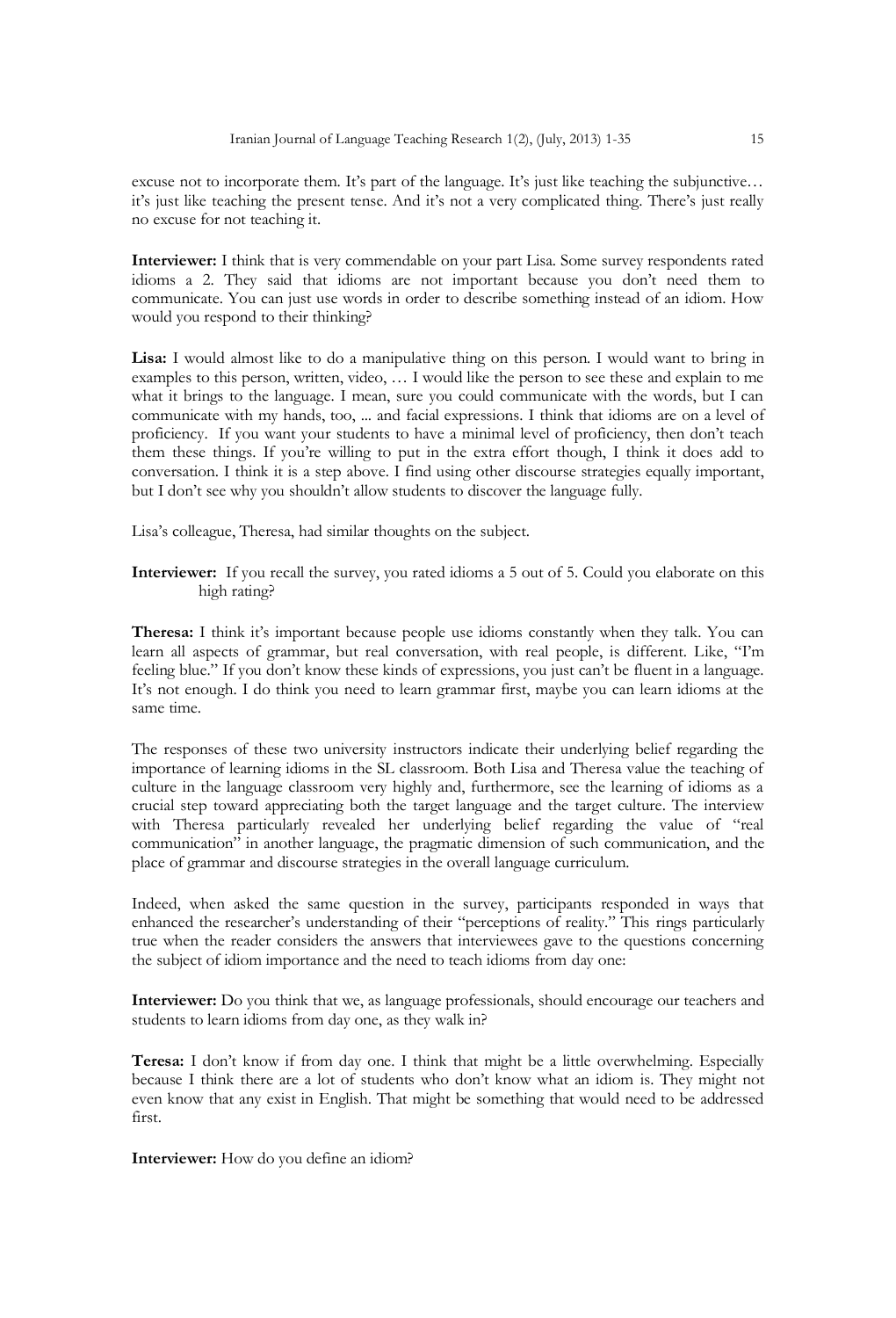**Teresa:** Some kind of phrase or a word used in a certain context that means something different than what the dictionary definition says. It might vary from region to region, or culture to culture with different dialects or whatever, but it doesn't mean what a dictionary says.

**Interviewer:** So, is there a cultural idiomatic variability from region to region and from culture to culture?

**Teresa:** Well, some idioms are included in dictionaries, but yeah that's not what it means, and a lot of times you need to understand the culture behind it to be able to understand what it means.

**Interviewer:** Speaking of culture, one of the respondents in the survey, which shall remain anonymous, said that idioms are not necessarily important to know because you can express the same idea using regular words. Do you agree?

**Teresa:** Not at all. Having lived in Germany, I guess it is true you can get around. The person who is speaking his second language can get around without that. But if you really want to understand what someone is saying… if they speak using idioms, you won't. I think you miss out on a lot of what they are trying to say. I still remember Germans explaining things to me. Different idioms that I think are great, and still, when I teach them now, I think about when I learned them and it kind of makes me happy.

**Interviewer:** Which idiom comes to your mind?

**Teresa:** *Durch die Blume sprechen*—that is one of my favorite ones because in English… [*pause*] I guess we would say it's like "beating around the bush." But "speaking through the flowers?" You know? And the people said that to me and I thought: "What does that mean?" After they explained it to me, I knew exactly what it was. We have a similar one in English so I could relate that.

**Interviewer:** So, context enhances idiom learning?

**Teresa:** Well, I think for context, a lot of the times, if it's that obvious, then people can figure them out, but see for me *"Durch die Blume sprechen"* I had no idea. Then when they [the German family with whom she was staying] said it, they made sense [*long pause*]. And then it's fun, because then I can use the idioms later too, and people think my German is pretty good. I think a lot of them [students] skip over it. Because we've had a hard time at the university. It's probably the same everywhere. When people learn a new language and when they [students] start reading they want to understand word for word. We've been trying to move away from that. Even though there are different approaches, they need to know every word to go on. It drives me crazy [*makes a hand movement to indicate her frustration*]. So now, they've gone to the other extreme, where if they don't understand it, like if it is an idiomatic expression, they might skip over it. A lot of times, for pre-reading activities, if there are idioms, we'll discuss them first or after.

**Interviewer:** How do you explain idioms? Do you do the work? <del>Do you let the students</del> [*interrupted*]

**Teresa:** It depends. I'll ask them what they think the idiom means. We'll go through the words, we'll talk about them. Sometimes we'll look at the context of where it is.

**Interviewer:** Do you feel that context is beneficial to idiom learning?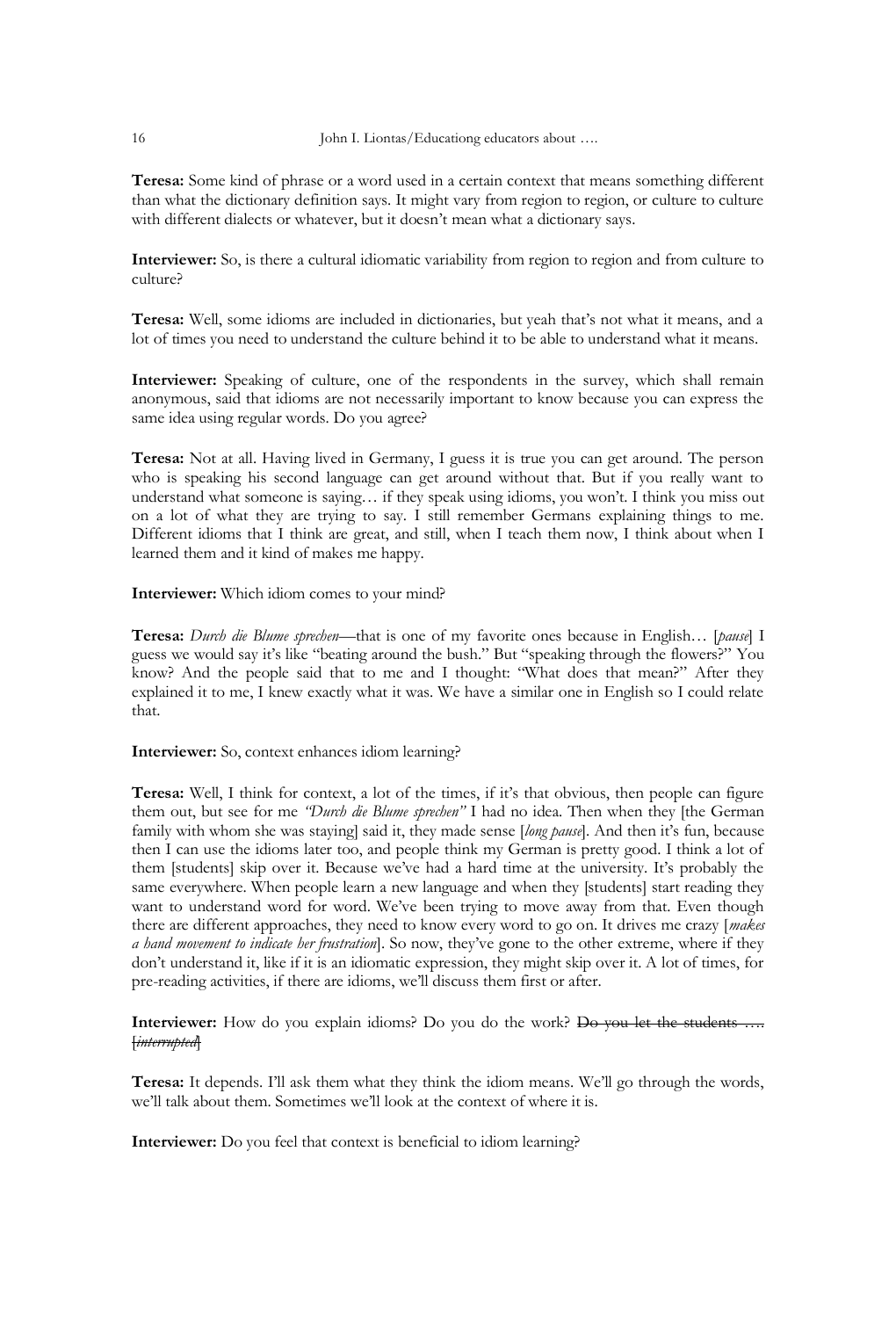**Teresa:** I think context is extremely helpful. I also think that it sometimes requires more than just that. It may require explanations from different people.

Like Lisa and Theresa, the two university instructors, Teresa also stressed the point that understanding the culture behind idioms is important. Her notion of *cultural idiomatic variability* (i.e., different micro-conventionalized denotations and connotations of words and phrases within different geographic regions and cultural groups) becomes central in her discussion of using idioms for everyday communication. Having lived in Germany for a long time, Teresa grounds her answer in her own experiences comprehending and using idioms with the very people who use them daily in intimate relationships (Bell, Buerkel-Rothfuss, & Gore, 1987; Hopper, Knapp, & Scott, 1981), in relationships of interpersonal solidarity in friends' relational cultures (Bell & Healey, 1992), and in topic termination/transition sequences in conversation (Drew & Holt, 1998) to mention some examples. Recounting her initial "struggle" to understand the meaning of the idiom "durch die Blume sprechen," Teresa exposes not only her personal beliefs regarding the necessity of idioms for everyday communication, but she also reveals some of the shortcomings of the German language reading program (e.g., overreliance on graphophonics, heavy emphasis on translation and surface structure analysis, avoidance of idioms, and separation of idioms from communicative contexts) at her institution. She does so with a heightened degree of frustration, at which point both her posture and tone of voice change in a recognizable way. The spirit of her views is shared by the two language instructors, who both place importance on knowing idioms for pragmatic purposes.

#### *From the interview with Theresa, the Italian instructor:*

**Interviewer:** Would you suggest that idioms should be taught from Level 1 or after that level?

**Theresa:** I think they should be taught all along. I teach them from the first semester. I teach several expressions every day.

**Interviewer:** Speaking of teaching idioms in the classroom, how do you approach them on a regular basis?

**Theresa:** Each day I have 2 or 3 "Expressions of the Day." I put them into context. I also try to use idioms in situations that come up in class. The book teaches a few, but not enough.

**Interviewer:** Let's say I'm a publisher, and I charge you with the responsibility of writing a new textbook for Italian. Knowing that idioms are an important subject to you, how would you organize the teaching of idioms in the textbook?

**Theresa:** I would prefer to do it thematically. Maybe, if each chapter was designed around a theme. Perhaps taking a train or going to the movies. Each chapter, I would have idioms that might come up.

**Interviewer:** Do you think the use of images would be helpful to the students?

**Theresa:** Yeah. Any kind of extra media that is added to the written is good.

**Interviewer:** Whenever you taught idioms to your students, did they have problems with them?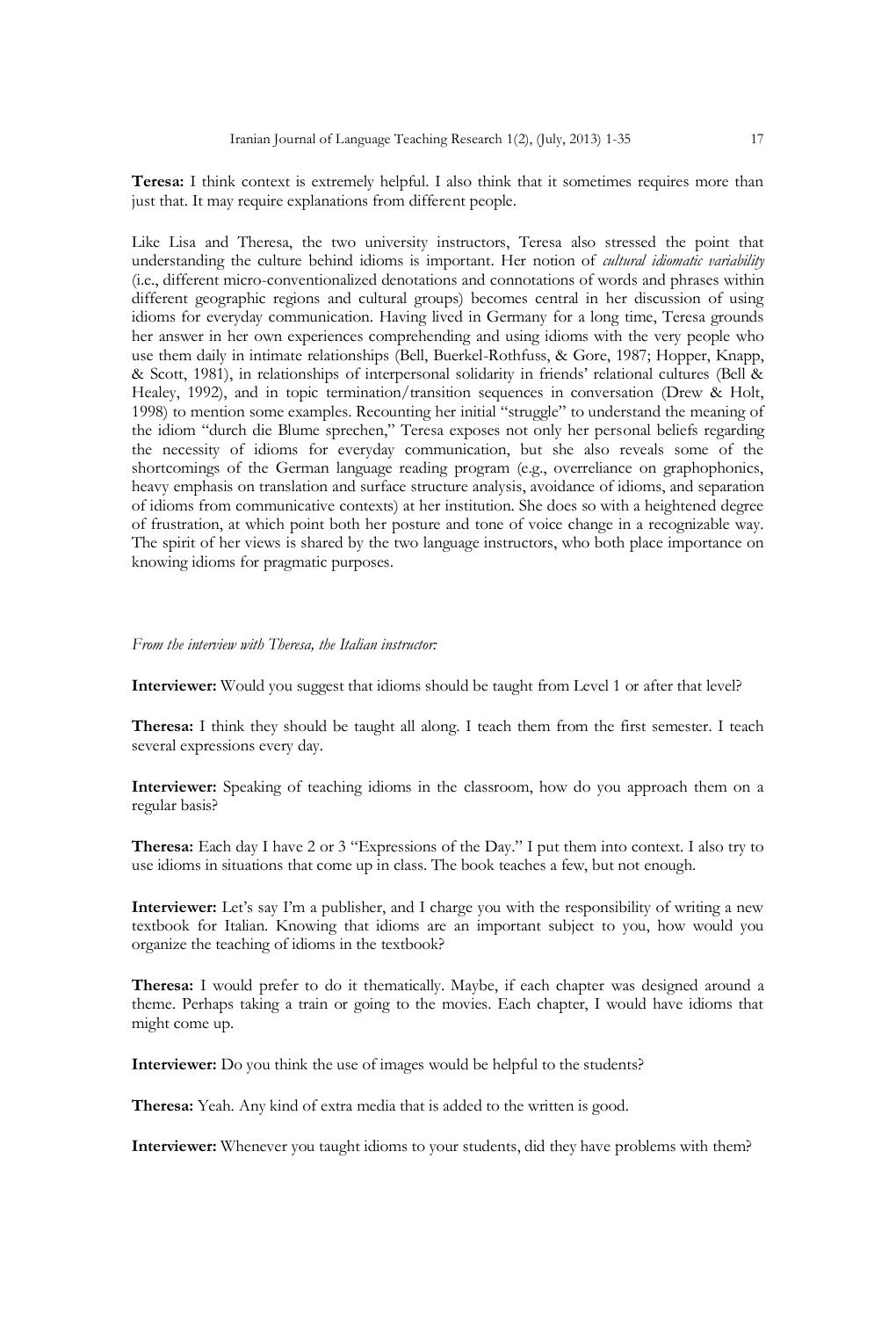**Theresa:** No, they seemed to enjoy them. Learning things they can use every day that are not in the text is fun for them. In fact, they use idioms the best whenever they have to do a skit. The problem is that they just don't get enough. The most difficulty they have is using them in their writing. I have found that they need more linguistic competence rather than more vocabulary.

Unlike Teresa, the German supervisor, Theresa appears to have no reservations teaching her students idioms on a daily basis, using context, thematic organization, imaging and media resources, role-plays, and the energy of her students as a guide. Upon closer examination of Theresa's ways of teaching idioms in the SL classroom, it becomes clear that her views and teaching techniques are shared by her French colleague Lisa but not by Teresa.

#### *From the interview with Lisa, the French instructor:*

**Interviewer:** How do you incorporate idioms into your classroom?

Lisa: I've been isolating them, which I don't like, but I haven't found many materials which create a dialogue and show the idioms in the dialogue. I don't really have that, but lately I've just been writing them on the board at the beginning of class and I've asked the students to figure them out and try to comprehend whether it is cultural perhaps. We're also doing a video in which they have to do a news broadcast, or a dating game, or talk show, and I've told them to use at least 1 proverb or idiom. I've given them at least 20 or 30, and it's really interesting to see how they do.

**Interviewer:** That's very interesting stuff. I like the video idea especially. If I were to invite you into my department and ask you to give a workshop on idioms to returning language teachers and teaching assistants, do you have an idea about how you might structure it? Like a lesson plan?

**Lisa:** Off the top of my head … [*pause*] since I haven't really thought about this… [*intense thinking*] Since I like the communicative approach and like to use my students a lot, I would probably have everyone sit in little groups and give them a theme or scenario like: "You friend just got into a new job and had this grueling interview process." I would have to give them a scenario in which idioms were appropriate so I might have to tailor them a little bit. I'd ask them to come up with idioms to describe the situation and then we would discuss why the idiom works and try to determine what an idiom is. How do they see these applied to their own lives? Do they see them in conversations or in newspapers? Where do they find them, and do they find them important? I would then give them some picture and tell them the idiom in French and ask them to tell what it means by looking at the picture. At the end, I would probably ask them to write their own dialogues in which they incorporate them. And maybe I'd give them a list of resources that would help them incorporate them into their own classes. I think you can have the students do it, too.

**Interviewer:** Very nice Lisa. I think you're hired… [*laughter*] You mentioned that you would try to define an idiom with your students. Can you elaborate a bit on that? What's an idiom?

**Lisa:** Well, to me, it's either a phrasal expression or an entire sentence. You really should know them to understand a language. I think it's incredible, the number of idioms that are used. They are used to punctuate a feeling or situation. They add to a language and make it colorful and humorous.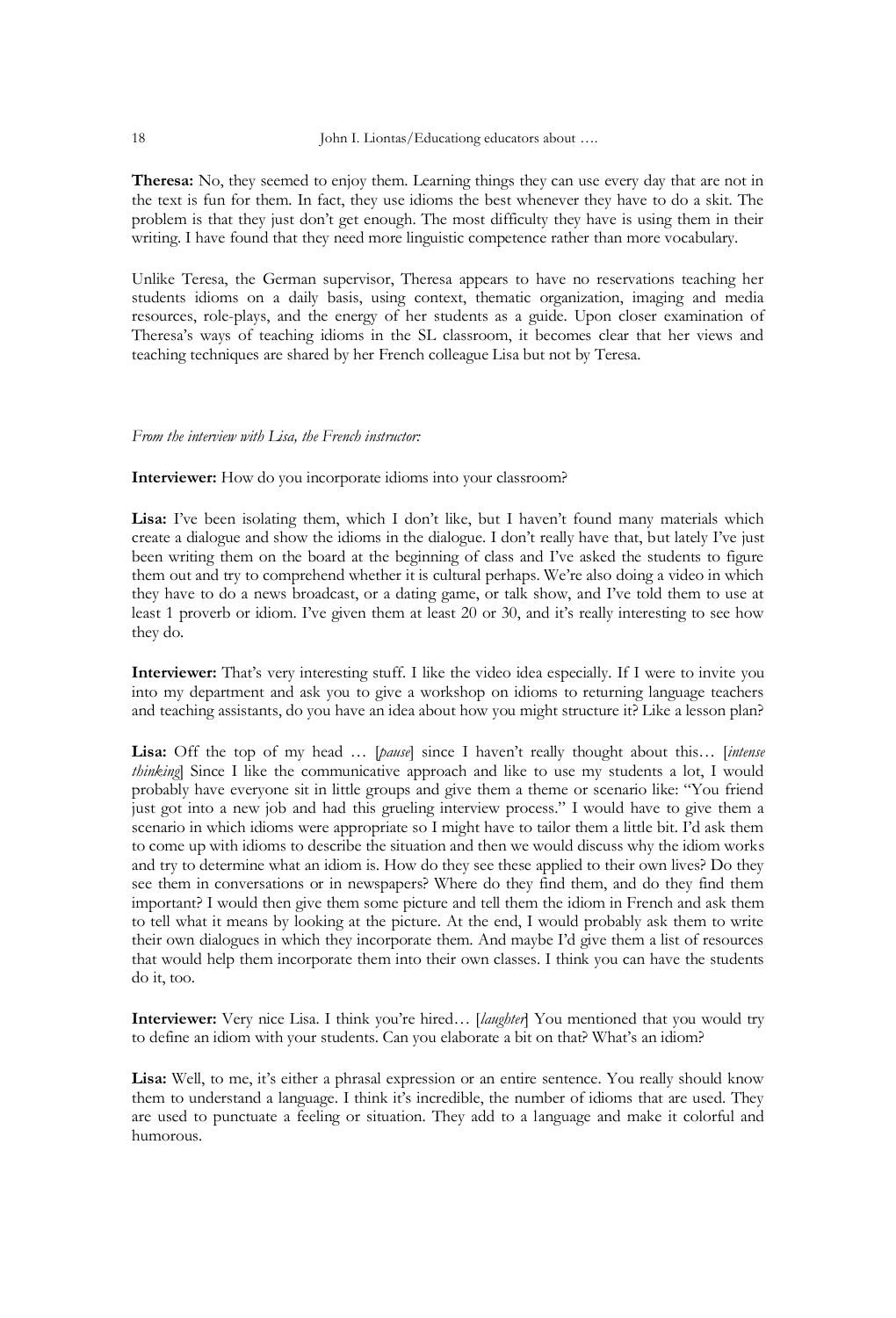**Interviewer:** If you had to write a French textbook, and you wanted to incorporate idioms, how would you go about it?

Lisa: I think as naturally as possible in an authentic text. I would search for texts that had them. I would put them in dialogues as authentically as possible. I'd throw them into a vocabulary section… possibly an activity or two where you would match an idiom to a scenario.

**Interviewer:** How about the use of idioms?

**Lisa:** Absolutely!

**Interviewer:** Would you use that first, followed by the dialogue, or how would you do that?

**Lisa:** I think I'd do variations. I think I'd get bored doing the same thing. I think I'd mix everything up. I think images are great. They will help the visually minded student. I think it's exciting to see how the words are put together to mean something totally different than what they mean separately.

**Interviewer:** That's what makes an idiom an idiom. You can only see it as a whole in order to capture its meaning. Is there anything else you would like to add?

**Lisa:** In my Master's exam, I said that it was really important to incorporate it into the tests as well. Because they need to realize it is part of the language and it is not something you can separate.

#### *From the interview with Teresa, the German Supervisor:*

**Interviewer:** Hypothetically speaking, if you had to write an article, or a chapter in a book, or do a mini- workshop on the pragmatic use of idioms, how would you structure the teaching of idioms?

**Teresa:** That's a really good question. I don't really know. I never thought about that. I think I would have to read about what's been said about teaching idioms and go from there.

**Interviewer:** Do you think it is important for students to acquire idioms while studying a second language?

**Teresa:** It depends if they're planning on interacting. Okay, we know ideally that the student will go to the target country and will interact with the other speakers, but if they don't, and a lot of them are in it to take their four semesters and be done, it's not as important for them. I don't think it is as important as it is for those who really want to integrate themselves into the target culture. I think that the higher the level is, the more important it is.

From the responses given here, it is quite evident that all interviewees share the belief that teaching and learning idioms in the SL classroom deserves increased instructional attention. Connecting idioms to the everyday linguistic life and culture of their students seems to be a thread that runs through all of their responses. While Teresa appears to be uninterested in idiom instruction (especially in the beginning phases of language instruction), the two university instructors seem very confident in their approach to teaching idioms to their first- and second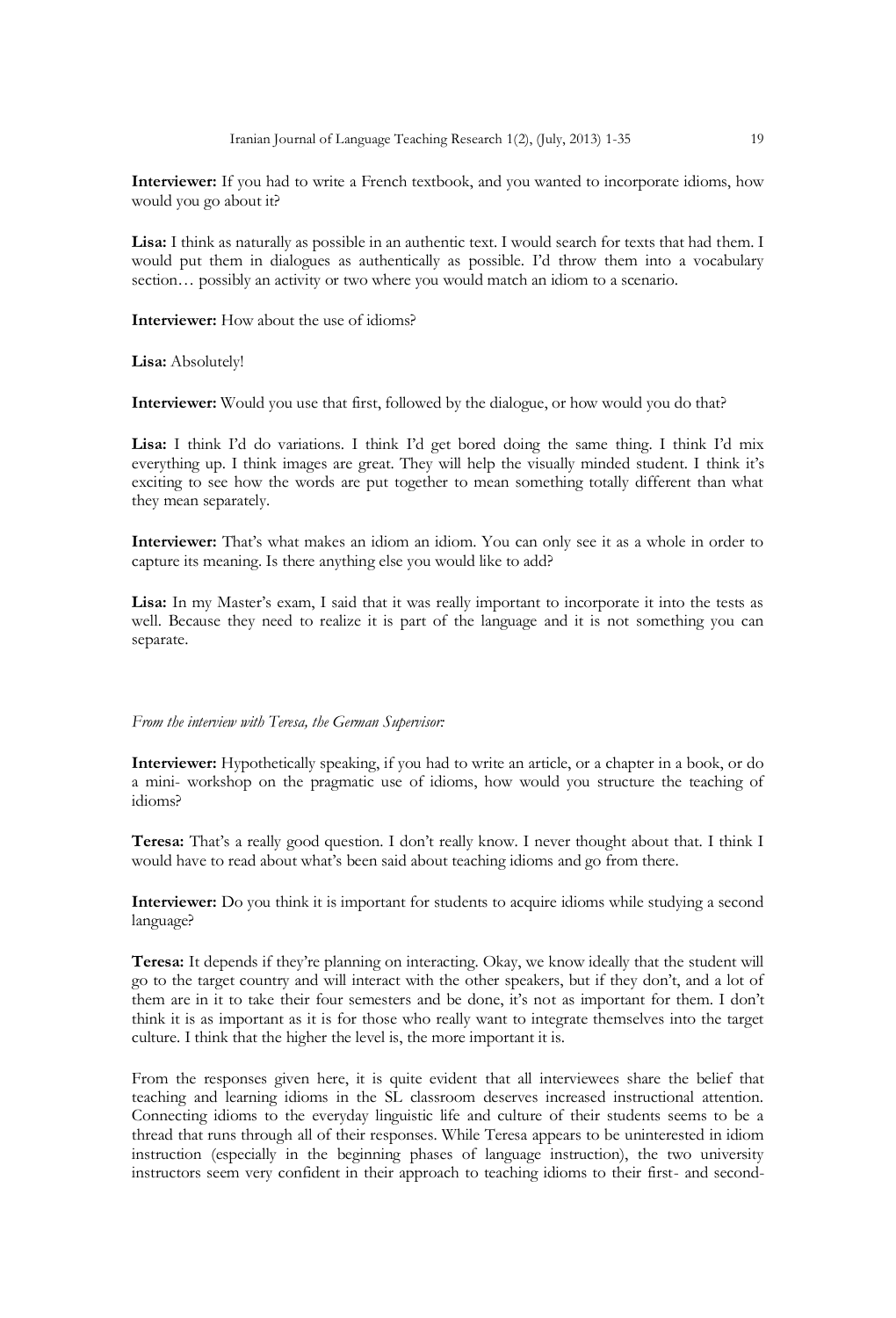year students of French and Italian. Not only do they appear to have a knowledgeable approach to teaching idioms, but they also approach idioms in a fun and creative way by having their students create their own dialogues in which idioms taught could be incorporated. As Raz (1969) emphasized some three decades ago, student-created dialogs not only introduce new structures and idioms to the language student, but, even more importantly, involve the student emotionally and creatively.

In addition, the notion of "authenticity," much discussed in the literature of second and foreign languages as well as that from professional meetings (see, for example, García, 1991; Krashen, 1982; Liontas 1991a, 1991b, 1992; Liontas & Baginski, 1995; Moeller, 1990; Ono & Nyikos, 1992; Schulz, 1981), is central to their accounts of past teaching experiences, especially in Lisa's case. In response to the researcher's question regarding the writing of a French textbook that would incorporate idioms, Lisa uses such SLA concepts as *naturalness* and *authenticity* of language no less than three times in a very succinct response (5 sentences in all). It is worth noting that Lisa builds her own mental representations of effective teaching practices to ensure effective idiom learning. Her ability to activate her inert KAL and conceptions of SL idiomaticity leads to her willingness to question conventional "structured lesson plans" (as she had stated earlier) that she had encountered in past teaching situations. In a similar vein, Theresa transfers her declarative research knowledge (i.e., general knowledge that can be explicitly stated) to her own teaching situation by remarking that what students need most is "linguistic competence rather than more vocabulary.‖ The development of linguistic competence (including idiomatic competence) is well supported by research (Arnaud & Savignon, 1997; Canale & Swain, 1980; Cheng, 1985; Cook, 1993; Ellis, 1985, 1994; Irujo, 1986, 1993; Lafayette, 1988; Liontas, 1997, 1999; Nattinger & DeCarrico, 1992).

Without a doubt, issues of professional development and student idiom learning are closely linked together. One might even argue that one informs the other, and that one exists because of the other and vice versa. Notwithstanding the inherent link between the two, the following comments show that there is no systematic approach with regard to teaching idioms to SL learners. If teaching of idioms does take place, it does so sporadically, without clear goals, and with questionable results at best.

*From the interview with Teresa, the German Supervisor:*

**Interviewer:** How often do you meet with your TAs?

**Teresa:** Once a week.

**Interviewer:** What kinds of topics do you discuss?

**Teresa:** It depends on what the TAs feel that they need or if there is anything that has come up that needs to be discussed, then that's what we discuss. There is not a set pattern.

**Interviewer:** Have you already had a meeting this week?

**Teresa:** No, it's tomorrow.

**Interviewer:** Do you recall what you discussed last week?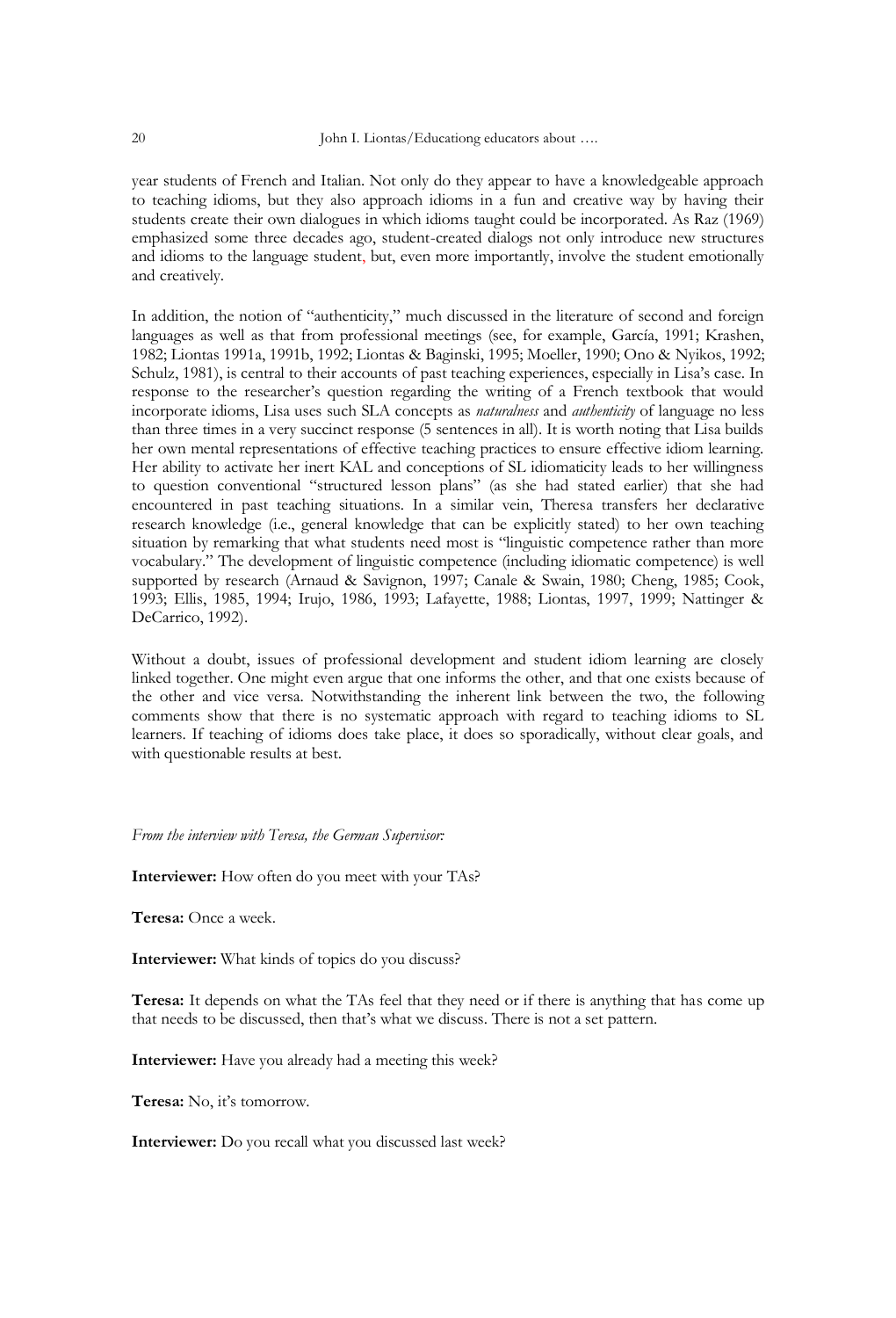**Teresa:** Yes, it was professionalism.

**Interviewer:** Has the topic of idioms ever come up in discussions?

**Teresa:** Yes, it has.

**Interviewer:** How do you go about discussing them?

**Teresa:** It depends. All of the TAs have been teaching at least into their second semester, and we talked about it for the first time during their first month of teaching. We have some packets that have been made up by a professor at BYU [Brigham Young University] that have a lot of helpful things for Americans who are teaching German, and one of the sections is on idioms. There is no systematic approach to teaching idioms in our program to this point. We usually just go from those and it depends on what the TAs want to cover. It is pretty much up to them. There are also idioms that are in the books that we use, and there is a comprehensive vocabulary list at the end of each chapter: it will have nouns, verbs, and adjectives, but it will also have idioms. All of the idioms listed in the vocabulary list will have occurred in the chapter, so the TA has had to explain them at some point.

**Interviewer:** How do your students respond to idioms? Do they have difficulty grasping their meaning?

**Teresa:** A lot of them do and a lot of them are just like, "Yeah, whatever." But, if we keep bringing them up, then it helps them, and then they start thinking, "Oh, I can see how that would be used here." In fact, in one class I'm teaching right now, it's the 202, I've already taught the majority of the students because this is the fourth semester I've taught them. So I know them pretty well and we have a lot of jokes and we have a lot of fun. It's a great class. And so when we learn idioms, they bring them up later. That happens all the time. And so they really like that.

#### *From the interview with Lisa, the French instructor:*

**Interviewer:** You have indicated in your survey that you are very interested in idioms, and that you often try to implement them in your lessons. When you talk to other TAs do they express a similar interest in teaching idioms?

**Lisa:** I haven't really addressed this topic with other TAs. I would be very interested in finding out what others do. I don't know if there is really a push for it. We've never been trained or even given the idea in our orientations to incorporate phrases like idioms and proverbs.

**Interviewer:** Do you think TAs should be trained to teach idiomatic expressions and proverbs?

**Lisa:** I think the idea should be introduced at early levels because there are idioms that are used in everyday language and there are those that are a little longer, that tend to be less well-known. I think it is important to incorporate common idioms at an early level. I don't think as TAs we're aware that incorporating idioms into a lesson is not too much for [students]. For example, you could throw up a different idiom on the board everyday and talk about it. You could also incorporate it into a dialogue, and when it comes up, you could ask the students to figure it out. I think it's nice to give the students another way to say things. I don't think it would be a good idea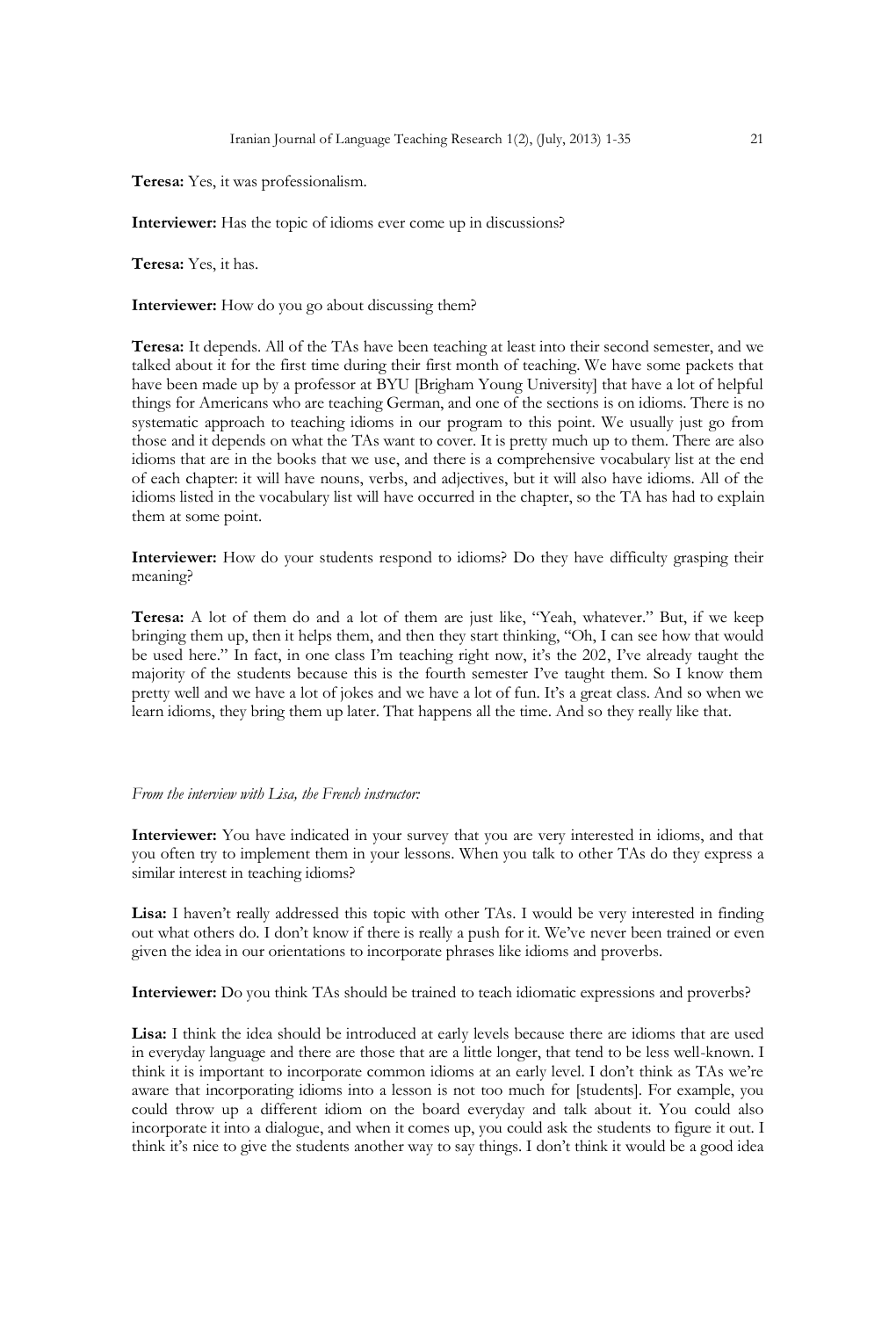for the Italian and French departments to be so rigid by saying we're going to teach idioms, so you have to learn them.

## *From the interview with Theresa, the Italian instructor:*

**Interviewer:** How many TAs are there in the French and Italian department?

**Theresa:** In the Italian there are six TAs. In the French there is something like twenty-five TAs.

- **Interviewer:** It's a combined department, right?
- **Theresa:** We are a combined department, but we have two language directors for both French and Italian.

**Interviewer:** Has the topic of idioms ever come up in the supervision of TAs?

**Theresa:** We don't really discuss, in detail, what we are teaching.

**Interviewer:** Do you think there is a need for language program directors to instruct you on how best to help your second language learners develop idiomatic competence?

**Theresa:** It could be helpful to mention some way to incorporate [idioms] into our teaching. Sure.

**Interviewer:** So, a systematic way to teach idioms in the classroom would be helpful?

**Theresa:** Yeah, I think so. If it was done right.

The fact that SL university instructors are offered "no systematic approach to teaching idioms" (as Teresa attests) is disturbing. This is not to suggest that language instructors cannot or do not teach idioms adequately without being taught by their supervisors how to teach idioms in a contextual and pragmatic way. While some language teachers may perhaps view such help as an intrusion upon their own ways of teaching second languages and upon their classroom authority, others, such as Lisa and Theresa, including the three survey respondents who felt unsure about how to proceed methodologically, may indeed desire such guidance. Clearly, a systematic way to teach idioms in the SL classroom may be helpful to language instructors, provided, of course, that "it was done right." This assertion by Theresa, however, assumes that the SLA profession already knows what the best ways to teach idioms are. While several idiom-teaching proposals have already been suggested in the professional SLA literature (Burke, 1998; Cornell, 1999; Kabakchy, 1980; Lennon, 1998; May, 1979; Sugano, 1981), nevertheless, few of them are actually grounded in research findings with second or foreign language learners that can be replicated empirically. Therefore, any claims made need to be taken with caution pending future research. In the meantime, as Lisa points out, departments of Second and Foreign Languages do not have to become "so rigid" as to mandate from above the teaching of idioms at all.

This being said, many respondents to the *Foreign/Second Language Idioms Survey* and *Semi-Structured Post-Survey Interviews* participants nevertheless expressed that in order for learners to be considered proficient in a second language, they must be capable of understanding and producing idioms themselves, as idioms are consistently used in books, magazines, television, movies, songs, and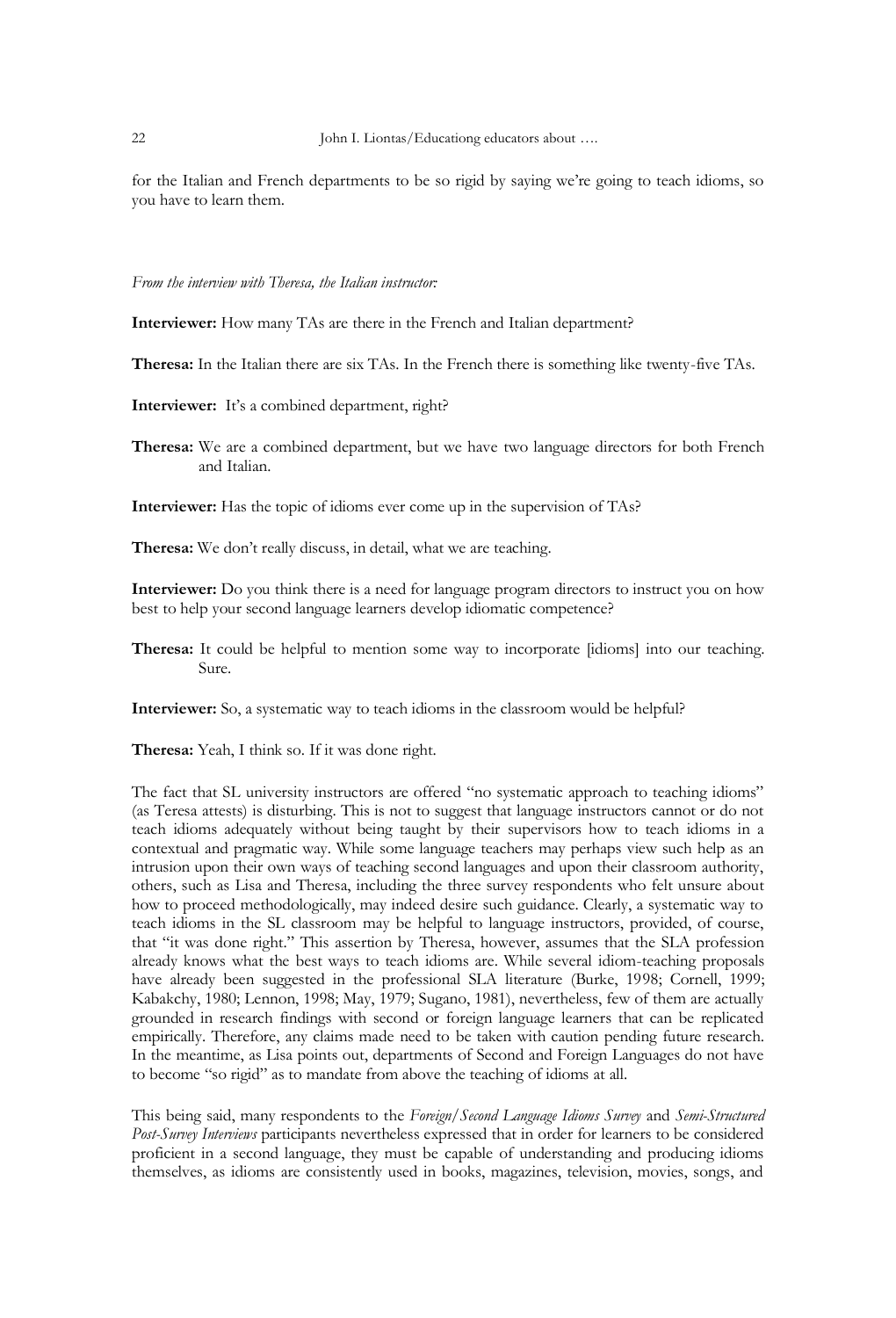everyday communicative interactions among native speakers. Moreover, idioms are "very interesting [and] fun" as one Bulgarian instructor noted. To deny SL teachers a sound methodology for teaching idioms is thus to deny their students access to the most rewarding aspect of language study: a fascinating glimpse into the forms of thought unique to a particular language community. First- and second-year language textbooks in particular should make idiomatic forms of thought accessible. Here is what the three interviewees had to say on the subject of how their SL textbooks present idioms:

*From the interview with Teresa, the German Supervisor:*

**Interviewer:** Are you satisfied with the way the German textbook presents the idioms?

**Teresa:** Yes.

**Interviewer:** How is that usually done?

**Teresa:** It depends. It is usually in some kind of context. Usually in a cultural section, or in the video section, or in one of the listening comprehension sections.

*From the interview with Lisa, the French instructor:*

**Interviewer:** Are you aware if your French textbook uses idioms?

**Lisa:** Yes, it does.

**Interviewer:** Is it Level 1 or 2?

**Lisa:** Level 2. I would not automatically say that the 101-102 textbook did not. Not as frequently, but they are involved somewhat in the dialogue.

*From the interview with Theresa, the Italian instructor:*

**Interviewer:** How does the book teach the few idioms that it does teach?

**Theresa:** It presents them along with the theme. For example, weather and all of the things that go with that, like, "It does cold," rather than, "It is cold." It just doesn't talk about them enough!

How true Theresa's words ring: "It just doesn't talk about them enough!" A closer examination of popular Spanish, French, German, Italian, and Modern Greek textbooks by this researcher, including those used by the interviewees at the time of the interview, revealed that they do not treat idioms in natural, meaningful, and pragmatic ways. For the most part, idioms (if they are even included) are given merely superficial treatment. In other words, the textbooks in question do not include instruction in the strategic use of idioms to express particular states of mind or particular observations of a speaker at moments when maximum communicative effect is desired with a minimum of language. An appreciation of idioms' potential utility and a sensitivity to their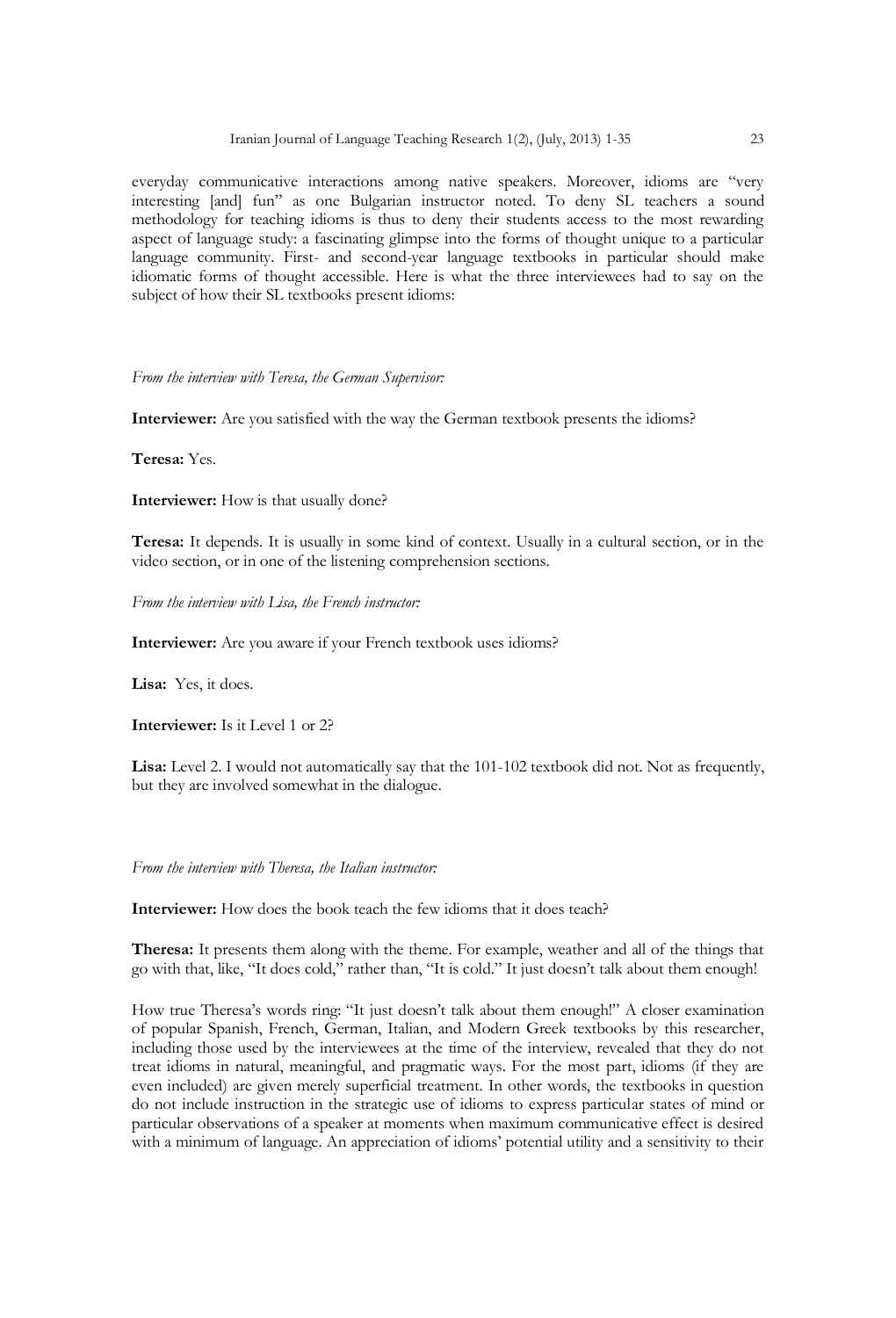use in both formal and informal settings are marks of sociolinguistic competence that make fuller treatment of idioms in SL textbooks and language curricula absolutely necessary.

Since SL idioms provide important insights into the customs, humor, and beliefs of a target culture, this researcher delved more deeply into interviewees' notions of idiom use by native speakers.

#### *From the interview with Theresa, the Italian instructor:*

**Interviewer:** Speaking of idiomatic competence, at the end of the preface in *Barron's German Idioms*, Strutz [the author] says that you can tell one's competence by the way one uses, socially or culturally, the idioms. Do you agree with that?

**Theresa:** Yes. Because you can't just understand the vocabulary. You need to know how to use it in order to communicate.

**Interviewer:** There are some university instructors who say that there is no reason to teach idioms because you can always use regular vocabulary to express your thoughts. Do you agree with their position?

**Theresa:** No, because you can express yourself better with idioms. Second of all, natives use idioms all the time, and you won't be able to understand them if you don't know them.

**Interviewer:** So, there is a definite need to teach idioms?

**Theresa:** Yes. I think there's a need. It's easier to pick them up from communicating with native speakers, but I think teaching them will prepare you.

**Interviewer:** Speaking of teaching idioms, rumor has it that you and another colleague of yours are working on an idiomatic project that involves computers. Would you like to elaborate further on this undertaking?

**Theresa:** Yes, we are doing a small sample of a software program designed to teach Italian idioms and decided to do a thematic approach, such as food. We use images and pictures of the literal meaning and then you can see and hear how it is used in context. And then there is a test.

**Interviewer:** So, what you are saying is that there are three parts? The presentation, the practice, and the test?

**Theresa:** We don't have too much practice. I guess the practice is the listening to the context. I'm not sure.

# *From the interview with Lisa, the French instructor:*

**Interviewer:** *Barron's German Idioms* says that the use of idioms marks the highest level of a competent speaker. Do you agree?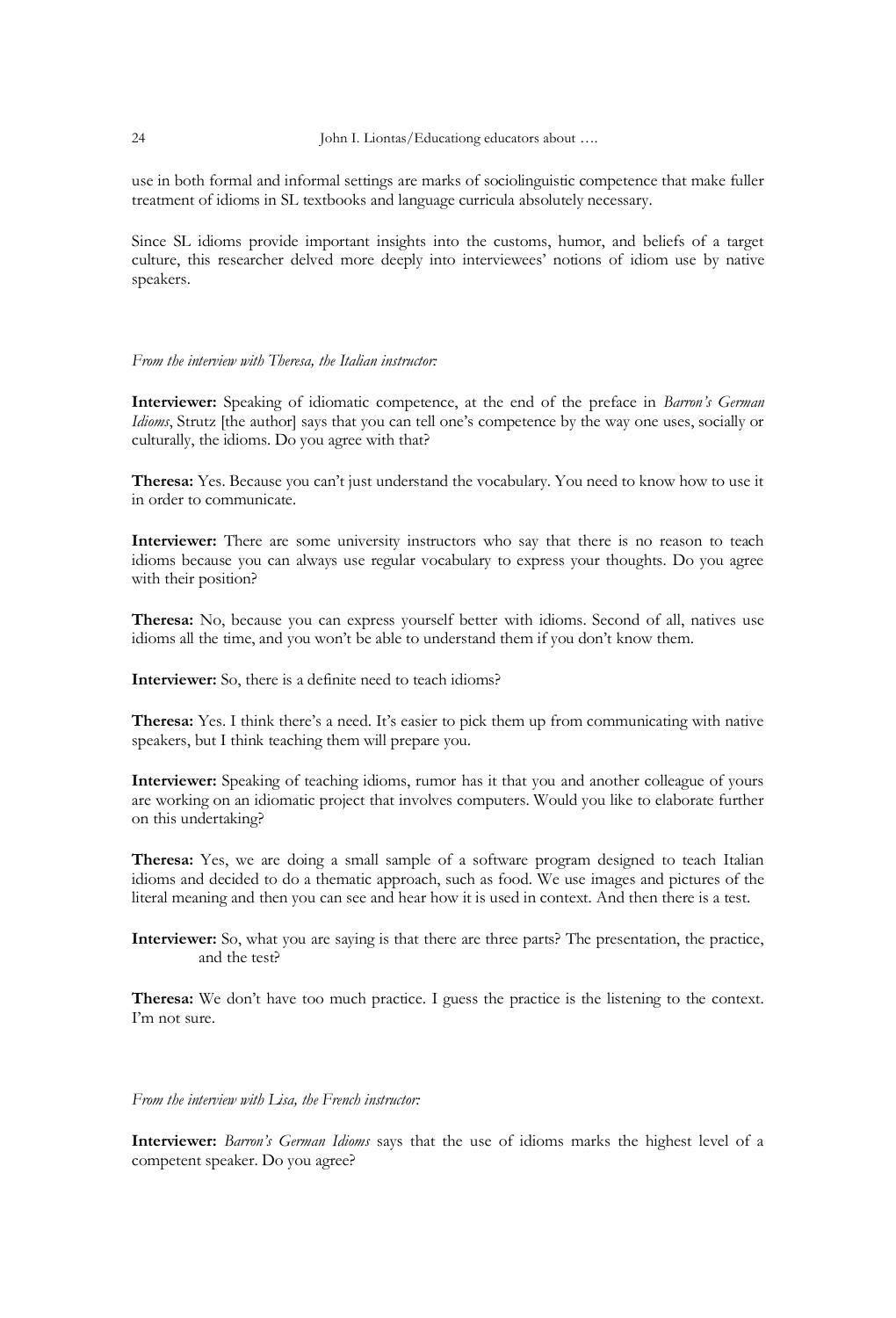**Lisa:** I think it depends on what they define as idioms. I think if they are talking about elaborate phrases, you do have to be quite proficient.

The responses given above indicate that both university instructors place great value on accurate use of idioms and context for the comprehension and interpretation of idioms. The use of context for language learning, including the learning of idioms, is well supported by research (Ezell & Goldstein, 1992; Goodman, 1996; Levorato & Cacciari, 1992; Omaggio Hadley, 2001; Prabhu, 1987). Unfortunately, most empirical research to date has only involved first language learners, with studies by Abel (2003), Allen (1995), Bortfeld (2003), Charteris-Black (2002), Cieślicka (2002), Cooper (1999), Giora (1997), Irujo (1986, 1993), Liontas (1999, 2001, 2002a, 2002b, 2002c, 2002d, 2002e, 2003, 2007, 2008, 2009a, 2009b, 2013), Malt and Eiter (2004), Sprenger, Levelt, and Kempen (2006), and Vanlacker-Sidtis (2003) being notable exceptions. The notion of context (such as through multimedia computer software and artificial intelligence) for learning SL idioms requires more research in the years ahead (Liontas, 2009a). (For an account of theoretical and methodological approaches to phraseology, see Hallsteinsdóttir & Farø, 2006.)

In the interim, the insights gained from the post-survey interviews, when triangulated with the information revealed by the survey, offer some evidence showing that university instructors believe that developing SL students' *idiomatic competence* in the classroom is an important component of learning a second language. The LPD's and university instructors' comments highlighted in this exploratory qualitative research study indicate what kind of idioms they think should be taught in class, plus why and how they should be taught. In the words of Fetterman (1989), "The level of understanding increases geometrically as the ethnographer moves up the conceptual ladder—mixing and matching patterns and building theory from the ground up" (p. 92; see also Berg, 1995, pp. 60-61).

As expected, both ethnographic instruments employed in this exploratory study—the *Foreign/Second Language Idioms Survey* and the *Post-Survey Semi-Structured Interviews*—offered comprehensive information about the teaching of idioms and its place in the overall SL curriculum. The interview insights offered by the two university instructors and the one LPD shed much needed light on their private theories and knowledge bases regarding several matters of SL idiomaticity, including the assumptions behind idiom-learning practices, the value of learning idioms across the college-level language curriculum, and the instructional approaches taken (or envisaged) to analyze students' idiom acquisition patterns over time. Important information such as this did not come from the *Foreign/Second Language Idioms Survey* and would probably never have surfaced were the follow-up interviews not conducted. According to Merriam (1988),

An interview is a conversation—but a "conversation with a purpose" (Webb and Webb, quoted in Burges, 1982, p. 107). In qualitative case study research, the main purpose of an interview is to obtain a special kind of information. The researcher wants to find out what is "in and on someone else's mind."... Interviewing is necessary when we cannot observe behavior, feelings, or how people interpret the world around them…. In short, the decision to use interviewing … should be based on the kind of information needed and whether interviewing is the best way to get it. (p. 72)

What first appeared to be random associations between the issues of teacher preparation/ professional development and the implementation of idiom pedagogy eventually led to important logical connections between them over the course of these "purposeful conversations."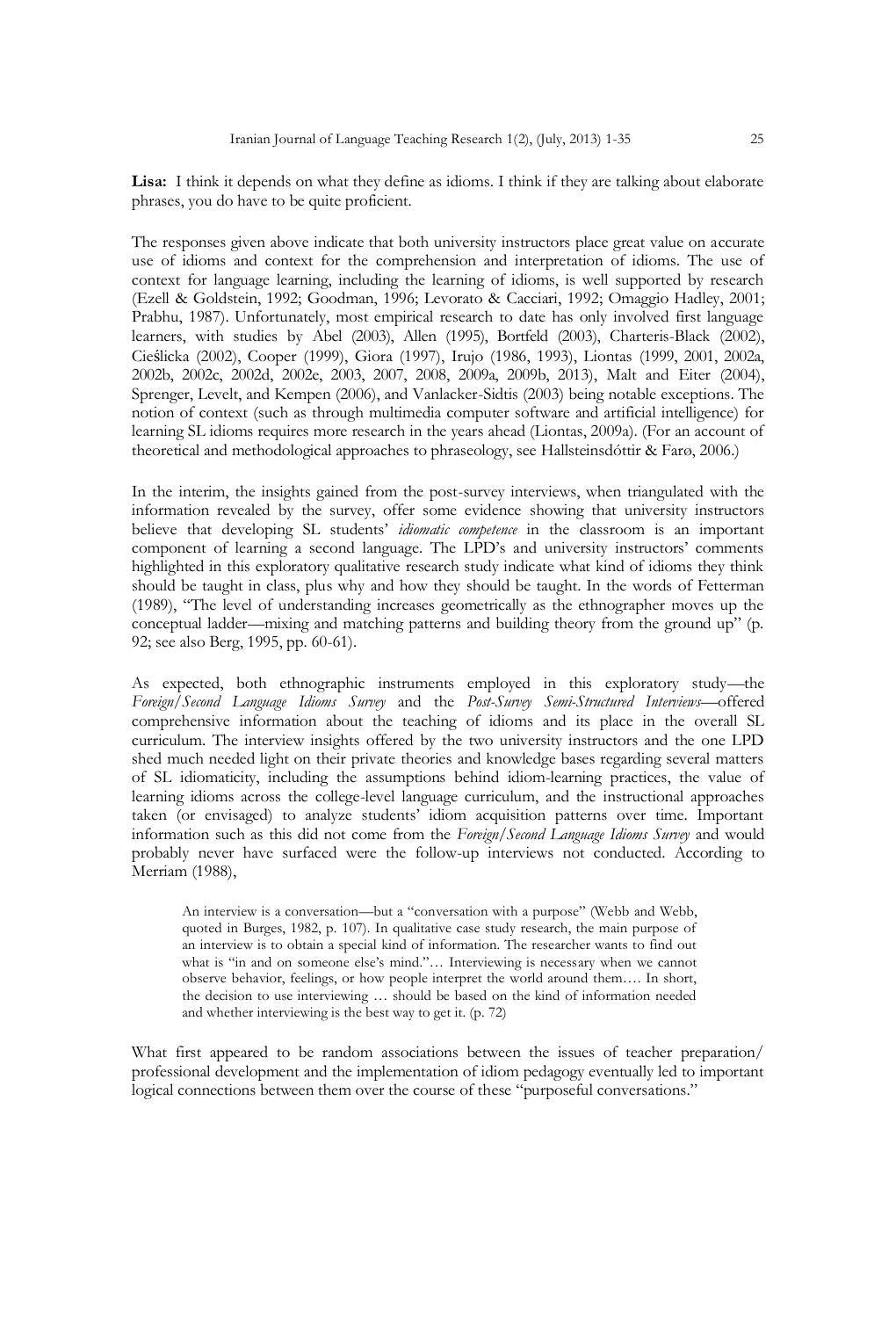#### **Conclusions and Pedagogical Implications**

The focus of this exploratory qualitative research study was on how SL university instructors and LPDs perceive idioms and how they integrate idioms into the college-level language curriculum. One of its aims was to ascertain how idioms are taught in university language courses, how textbooks and pedagogical reference materials highlight idioms (if at all), and if LPDs and university instructors engage in action research and reflective discourse that help them both understand SL idiomaticity and promote idiomatic competence in their students. If knowing *how to* use idioms accurately and appropriately in various sociocultural contexts is what makes someone competent in a given language—a view widely endorsed by nearly all participants in this study—then SL teachers must introduce them more regularly and systemically to their students. Strutz (1996) upholds this notion in his preface to *Barron's German Idioms*:

> In your native language many idioms will seem "old hat" to you. Familiarizing yourself with their counterparts in a foreign language will be interesting and rewarding, for no one can be said to be really proficient in a language until he or she possesses an "idiomatic" command of it. (p. vii)

Given the dearth of idioms treated in the current first- and second-year language textbooks and the lack of systematic approach to teaching idioms to second and foreign language learners, it is suggested that SL teachers introduce idioms more regularly and systematically to their students. Increased attention to SL idiomaticity is a necessary first step toward creating a community of learners where language educators educate themselves through reflective action research, or to use Allwright's (2006) alternative research paradigm here of "Exploratory Practice" so that "the teachers and the learners simultaneously develop *their own understanding of what they are doing* as learners and teachers" (p. 15). Unfortunately, none of this study's participants engaged in any kind of systematic action research regarding their teaching practices (including their beliefs and assumptions underlying SL idiomaticity) and their students' learning of idioms. Clearly, action research on teachers' KAL concerning SL idiomaticity is needed to assess the best method/approach to use when teaching idioms in the second or foreign language classroom. It is likely that greater emphasis on action research would produce an improvement in teaching and lead to the development of meaningful pedagogical practices suitable for the promotion of idiomatic learning. Coupled with SL learners' notions of idiomaticity (see Liontas, 2002e), such an emphasis could give rise to the reconstruction of a new public theory informed by hands-on pedagogical practice and time-tested classroom experience.

In surn, a well-developed, falsifiable theory of SL idiomaticity (i.e., a theory that identifies the cognitive and affective mechanisms responsible for idiom acquisition and affords hypotheses that can be disconfirmed) would encourage and enable all language teachers (from kindergarten to university) to teach idioms most effectively. Such a theory would also make language teachers most knowledgeable about the issues surrounding SL idiomaticity and could help them to develop further action-research approaches (or exploratory practices) to idiom instruction. Over time, language teachers would be much better equipped to develop and select the classroom techniques that work best to promote idiomatic competence.

It is primarily within this area of concern that LPDs must shoulder the responsibility of making available systematic and effective linguistic and cultural training to future SL teachers. Knowing how to use idioms in meaningful ways in specific contexts requires first learning how to use linguistic knowledge and skills to perform certain idiomatic tasks such as analyzing the skills and knowledge bases of individual learners, assessing idiom acquisition patterns over time, and analyzing authentic resources for classroom use. LPDs can provide these teachers with the background, skills, and awareness that will be useful to teachers as they develop material for teaching idioms in second and foreign language classrooms. Such attention would also help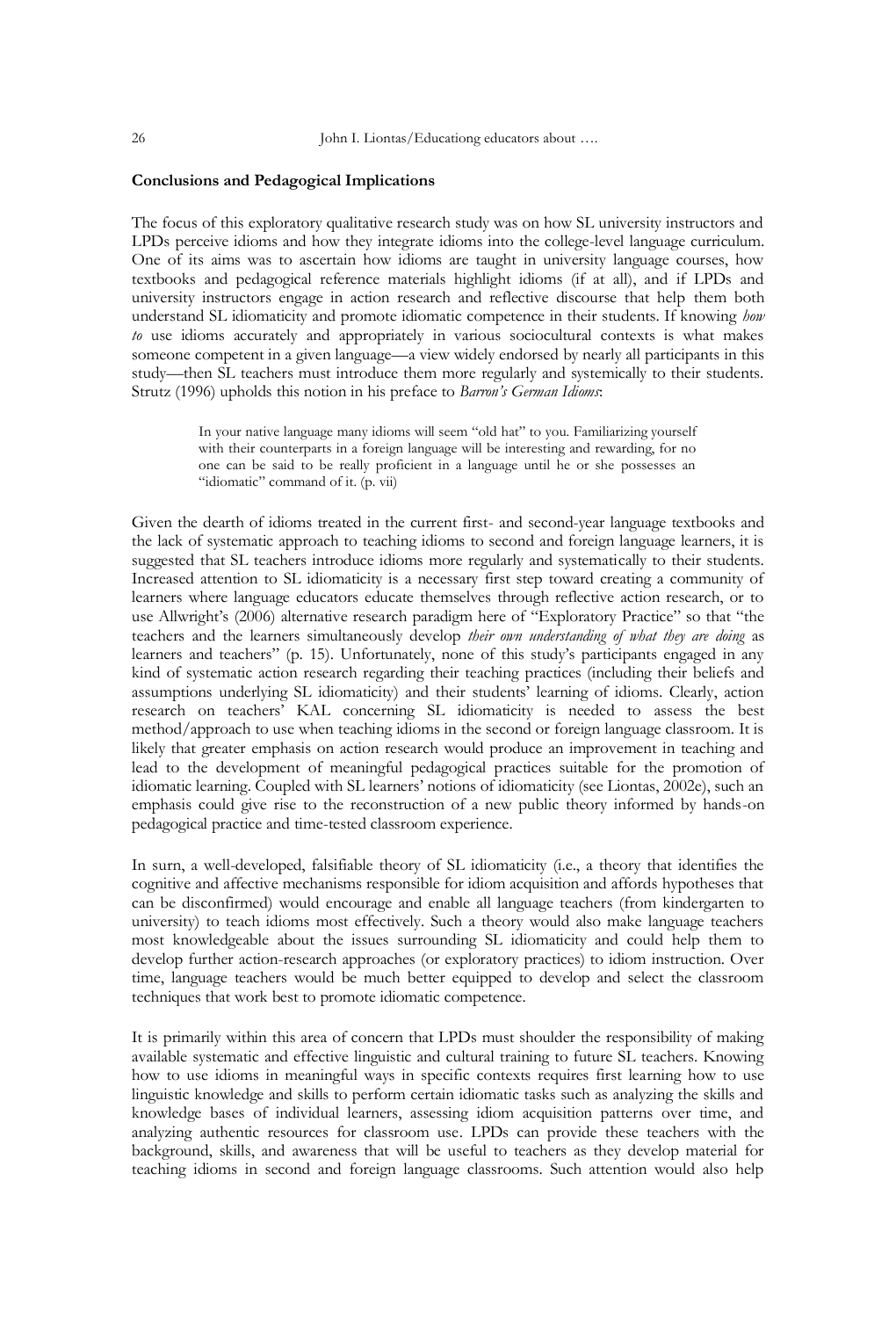teachers come to their own conclusions about important questions arising from the teaching situation.

The appraisal of ideas (both new and old) is a necessary first step toward making them more practically effective, operational, and adaptable in their realization in the classroom. Stimulating and enhancing teachers' procedural knowledge (i.e., specific knowledge of how to do something) of SL idiomaticity would help language teachers to develop well-formed schemata (i.e., to build mental representations of stimulating idiom-teaching activities) to ensure the effective learning of idioms. Such training would lead SL teachers to the illumination of new questions and concepts arising from their examination of their own teaching practices: illumination that could, in turn, set fruitful points of departure for new research into SL idiomaticity. For example, it would be interesting to find out if learning idioms indeed varies according to class level (elementary, secondary, post-secondary), age and sex (young children, adolescents, adults), setting (naturalistic vs. classroom environment), type of instruction (formal instruction vs. informal instruction), participant organization (whole class, group work, or individual work), group of learners (heterogeneous, homogenous, learning-disabled students, all males, all females), materials used (type, length, and source), language modality (listening, speaking, reading, writing), and target language being learned (commonly taught foreign languages vs. less-commonly taught languages). It would be equally interesting to see how idioms are learned by different homogenous cultural groups, and if there are any observable differences between groups over certain periods of time. These and other issues need to be raised in the years ahead if language teachers wish to build on their knowledge of SL idiomaticity and to transform that knowledge into sound, research-based pedagogical practices.

Finally, LPDs need to talk to their SL teachers about the latter's private idiosyncratic theories and knowledge bases concerning SL idiomaticity over the course of language teacher education programs. Over time, such discussions, followed by concise idiom-practice tasks, will help teachers to reorganize and reconstruct their knowledge and conceptions of SL idiomaticity. Only by subjecting assumptions and practices to critical scrutiny can well-founded pedagogical practices for learning idioms be developed. In so doing, we may find ourselves wondering whether or not "the set of possible meanings of any given word is the set of possible feelings, images, ideas, concepts, thoughts, and inferences that a person might produce when that word is heard and processed [idiomatically]" (my insertion), as Glucksberg and Danks (1975, p. 50) would have us believe. Notwithstanding the validity of this claim, educating educators about SL idiomaticity through action research can only strengthen the development of idiom theory and pedagogy over time.

#### **References**

- Abel, B. (2003). English idioms in the first language and second language lexicon: A dual representation approach. *Second Language Research*, *30,* 329-358.
- Allen, L. Q. (1995). Effects of emblematic gestures on the development and access of mental representations of French expressions. *Modern Language Journal, 79*(4), 521-529.
- Allwright, R. (2003). A brief guide to exploratory practice: Rethinking practitioner research in language teaching. *Language Teaching Research, 7*(2), 113-142.
- Allwright, R. (2006). Six promising directions in applied linguistics. In S. Gieve & I. K. Miller (Eds.), *Understanding the language classroom* (pp. 11-17). London: Palgrave Macmillan.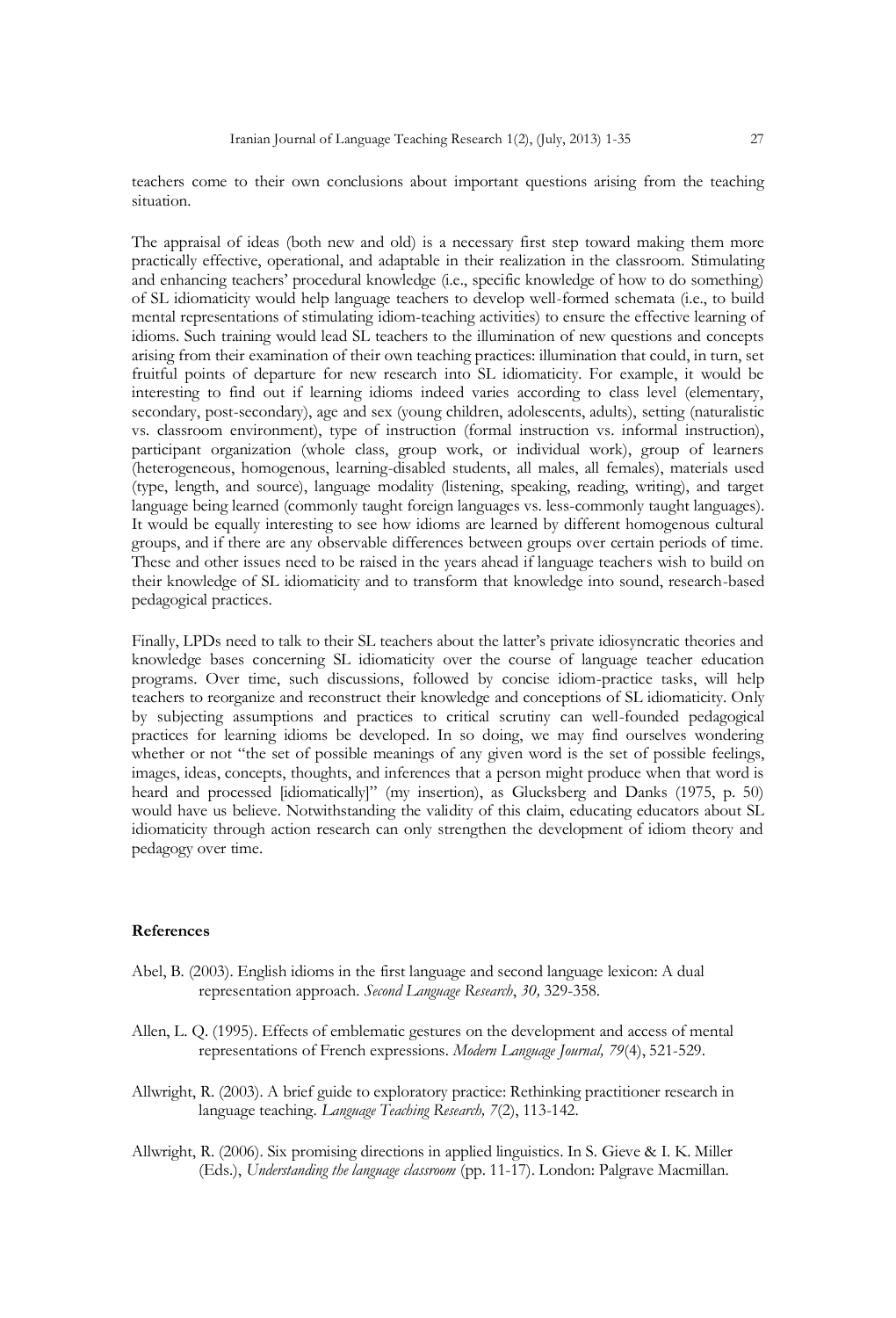- Andrews, S. (1997). Metalinguistic awareness and teacher explanation. *Language Awareness, 6*(2/3), 145-161.
- Arnaud, P. J., & Savignon, S. J. (1997). Rare words, complex lexical units and the advanced learner. In J. Coady & T. Huckin (Eds.), *Second language vocabulary acquisition* (pp. 157- 173). Cambridge: Cambridge University Press.
- Bailey, K., & Nunan, D. (1996). *Voices from the classroom*. Cambridge: Cambridge University Press.
- Bell, R. A., Buerkel-Rothfuss, N. L., & Gore, K. E. (1987). "Did you bring the Yarmulke for the cabbage patch kid?‖ The idiomatic communication of young lovers. *Human Communication Research, 14*(1), 47-67.
- Bell, R., & Healey, J. G. (1992). Idiomatic communication and interpersonal solidarity in friends' relational cultures. *Human Communication Research, 18*(3), 307-335.
- Berg, B. L. (1995). *Qualitative research methods for the social sciences*. Needham Heights, MA: Allyn and Bacon.
- Borg, S. (1998). Teachers' pedagogical systems and grammar teaching. *TESOL Quarterly, 32*, 9-38.
- Borg, S. (1999). The use of grammatical terminology in the second language classroom: A qualitative study of teachers' practices and cognitions. *Applied Linguistics, 20*, 95-126.
- Bortfeld, H. (2003). Comprehending idioms cross-linguistically. *Experimental Psychology, 50*(3), 217- 230.
- Burke, D. (1998). Without slang and idioms, students are "in the dark!" *ESL Magazine*, 1(5), 20-23.
- Canale, M., & Swain, M. (1980). Theoretical bases of communicative approaches to second language teaching and testing. *Applied Linguistics, 1*, 1-47.
- Charteris-Black, J. (2002). Second language figurative proficiency: A comparative study of Malay and English. *Applied Linguistics, 23*(1), 104-133.
- Cheng, P. W. (1985). Restructuring versus automaticity: Alternative accounts of skill acquisition. *Psychological Review, 92*, 214-223.
- Cieślicka, A. (2002). Comprehension and interpretation of proverbs in L2. *Studia Angelica Posnaniensia: International Review of English Studies, 37*, 173-200.
- Cook, V. (1993). *Linguistics and second language acquisition*. New York, NY: St. Martin's.
- Cooper, T. C. (1999). Processing idioms by L2 learners of English. *TESOL Quarterly, 33*(2), 233- 262.
- Cornell, A. (1999). Idioms: An approach to identifying major pitfalls for learners. *IRAL, 37*(1), 1- 22.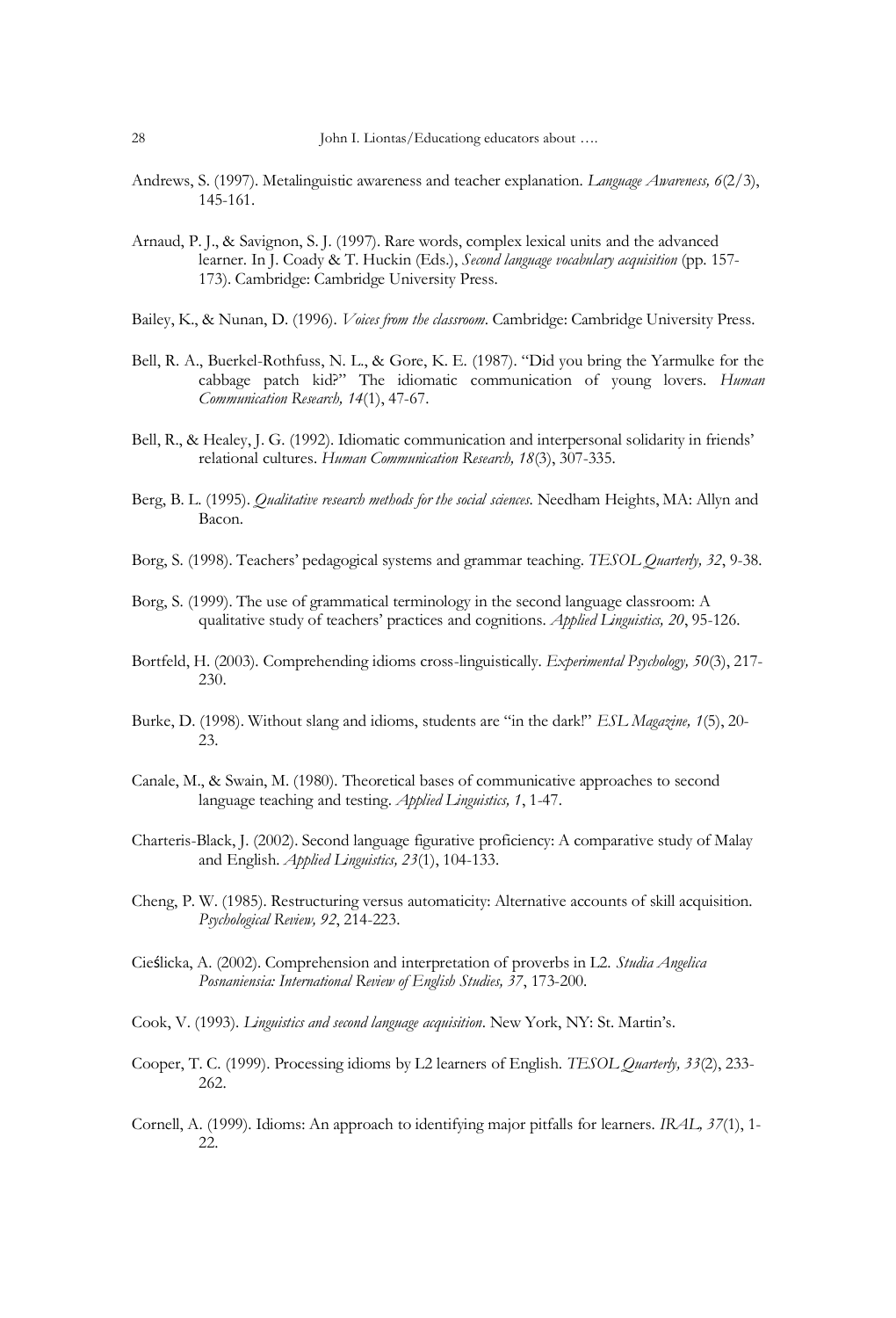- Davis, K. (1995). Qualitative theory and methods in applied linguistics research. *TESOL Quarterly, 29*(3), 427-453.
- Drew, P., & Holt, E. (1998). Figures of speech: Figurative expressions and the management of topic transition in conversation. *Language in Society, 27*(4), 495-522.
- Ellis, R. (1985). *Understanding second language acquisition.* Oxford: Oxford University Press.
- Ellis, R. (1994). *The study of second language acquisition*. Oxford: Oxford University Press.
- Ezell, H. K., & Goldstein, H. (1992). Teaching idiom comprehension to children with mental retardation. *Journal of Applied Behavior Analysis, 25*(1), 181-191.
- Fetterman, D. M. (1989). *Ethnography step by step*. Newbury Park and London: Sage.
- Freeman, D., & Richards, J. (Eds.) (1996). *Teacher learning in language teaching*. Cambridge: Cambridge University Press.
- García, C. (1991). Using authentic reading texts to discover underlying sociocultural information. *Foreign Language Annals, 24*(6), 515-526.
- Giora, R. (1997). Understanding figurative and literal language: The graded salience hypothesis. *Cognitive Linguistics, 7*(1), 183-206.
- Glucksberg, S., & Danks, J. (1975). *Experimental psycholinguistics*. Hillsdale, NJ: Erlbaum.
- Goodman, K. S. (1996). *Ken Goodman on reading*. Portsmouth, NH: Heinemann.
- Hallsteinsdóttir, E., & Farø, K. (Eds.). (2006). Neue theoretische und methodische Ansätze in der Phraseologieforschung [New theoretical and methodological approaches to phraseology] [Special issue]. *Linguistik online,* 27(2). Available: http://www.linguistikonline.de/27\_06/.
- Hopper, R., Knapp, M. L., & Scott, L. (1981). Couples' personal idioms: Exploring intimate talk. *Journal of Communication, 31*(1), 23-33.
- Irujo, S. (1986). Don't put your leg in your mouth: Transfer in the acquisition of idioms in a second language. *TESOL Quarterly, 20*, 287-304.
- Irujo, S. (1993). Steering clear: Avoidance in the production of idioms. *IRAL, 31*(3), 205-219.
- Johnson, D. M. (1992). *Approaches to research in second language learning*. White Plains: Longman.
- Johnson, K. (1996). Cognitive apprenticeship in second language teacher education. In G. Tinker-Sachs, M. Brock, & R. Lo (Eds.), *Directions in second language teacher education*. Hong Kong, ROC: City University of Hong Kong.
- Kabakchy, V. V. (1980). Teaching idiomatic English to Russian students. *English Language Teaching Journal, 34*(3), 227-230.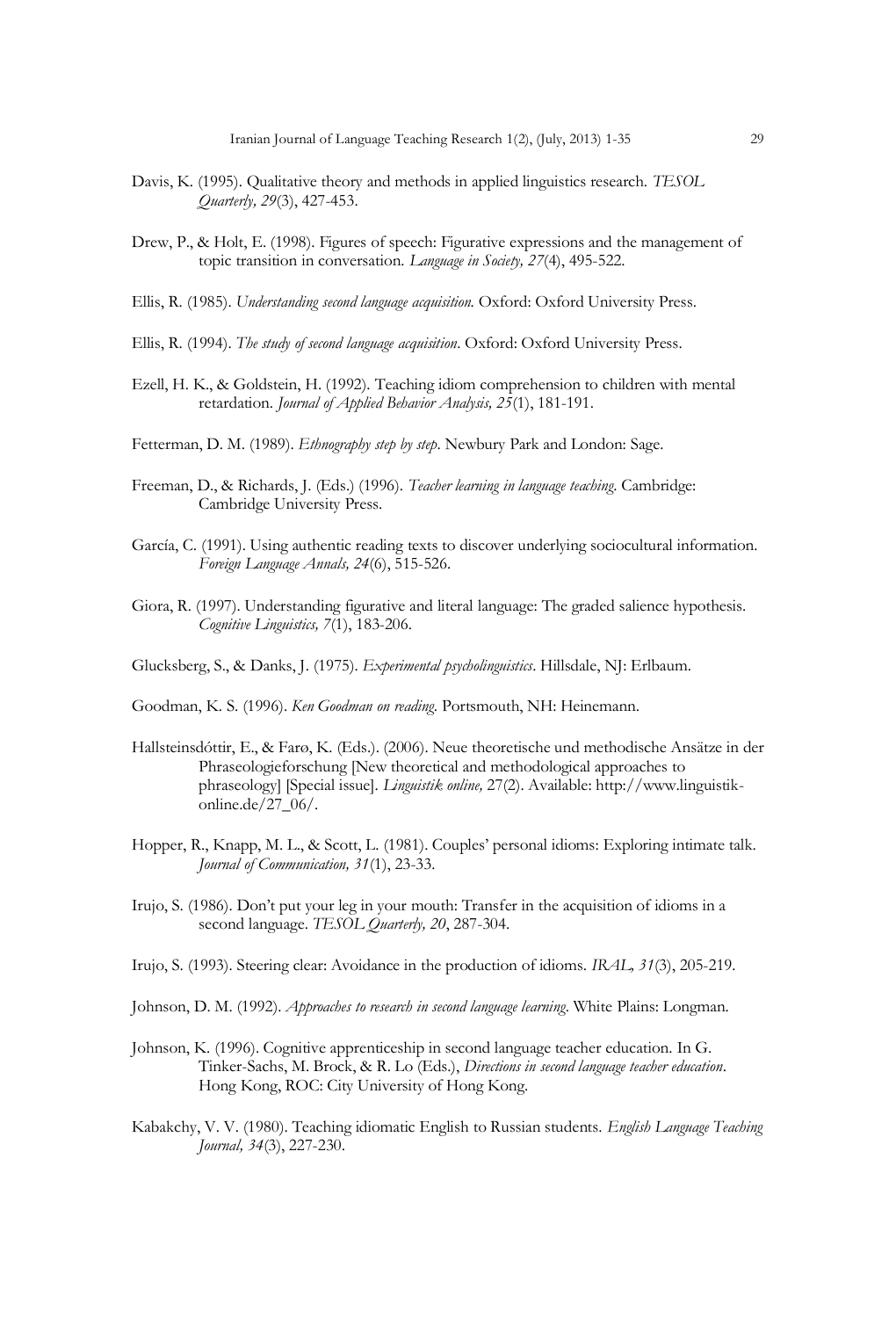Krashen, S. (1982). *Principles and practice in second language acquisition*. New York, NY: Pergamon.

- Lafayette, R. C. (1988). Integrating the teaching of culture into the foreign language classroom. In A. J. Singerman (Ed.), *Towards a new integration of language and culture* (Northeast Conference on the Teaching of Foreign Language, pp. 47-62). Middlebury, VT: Northeast Conference.
- Lennon, P. (1998). Approaches to the teaching of idiomatic language. *IRAL, 36*(4), 11-30.
- Levorato, M. C., & Cacciari, C. (1992). Children's comprehension and production of idioms: The role of context and familiarity. *Journal of Child Language, 19*(2), 415-433.
- Liontas, J. I. (1991a). Authentic videos in the foreign language classroom. In L. A. Strasheim (Ed.), *Focus on the foreign language learner: Priorities and strategies* (pp. 85-99). Proceedings of the Central States Conference on the Teaching of Foreign Languages. Lincolnwood, IL: National Textbook.
- Liontas, J. I. (1991b). Using authentic materials to develop functional proficiency in writing. In T. B. Fryer & F. W. Medley (Eds.), *Dimension '89: Perspectives and horizons* (pp. 97-112). Columbia, SC: Southern Conference on Language Teaching.
- Liontas, J. I. (1992). From the living room to the classroom: Working with authentic Spanish videos. *Hispania, 75*, 1315-1320.
- Liontas, J. I. (1997, November). *"Building castles in the air": The comprehension processes of modern Greek idioms*. Paper presented at the 15<sup>th</sup> International Symposium on Modern Greece, Kent State University, Kent, OH.
- Liontas, J. I. (1999). *Developing a pragmatic methodology of idiomaticity: The comprehension and interpretation of SL vivid phrasal idioms during reading* (Unpublished doctoral dissertation). The University of Arizona, Tucson, AZ.
- Liontas, J. I. (2001). That's all Greek to me! The comprehension and interpretation of Modern Greek phrasal idioms. *The Reading Matrix: An International Online Journal, 1*(1), 1-32. Available[: http://www.readingmatrix.com/articles/john\\_liontas/article.pdf](http://www.readingmatrix.com/articles/john_liontas/article.pdf)
- Liontas, J. I. (2002a). Vivid phrasal idioms and the lexical-image continuum. *Issues in Applied Linguistics, 13*(1), 71-109.
- Liontas, J. I. (2002b). Context and idiom understanding in second languages. In S. H. Foster-Cohen, T. Ruthenberg, & M-L. Poschen (Eds.), *EUROSLA Yearbook: Annual conference of the European second language association. Vol. 2* (pp. 155-185)*.* Proceedings of the 2002 Annual Conference of the European Second Language Association. Amsterdam/Philadelphia: John Benjamin.
- Liontas, J. I. (2002c). Reading between the lines: Detecting, decoding, and understanding idioms in second languages. In J. H Sullivan (Ed.), *Literacy and the second language learner: Vol. 1. Research in second language learning* (pp. 177-216). Greenwich, CT: Information Age Publishing.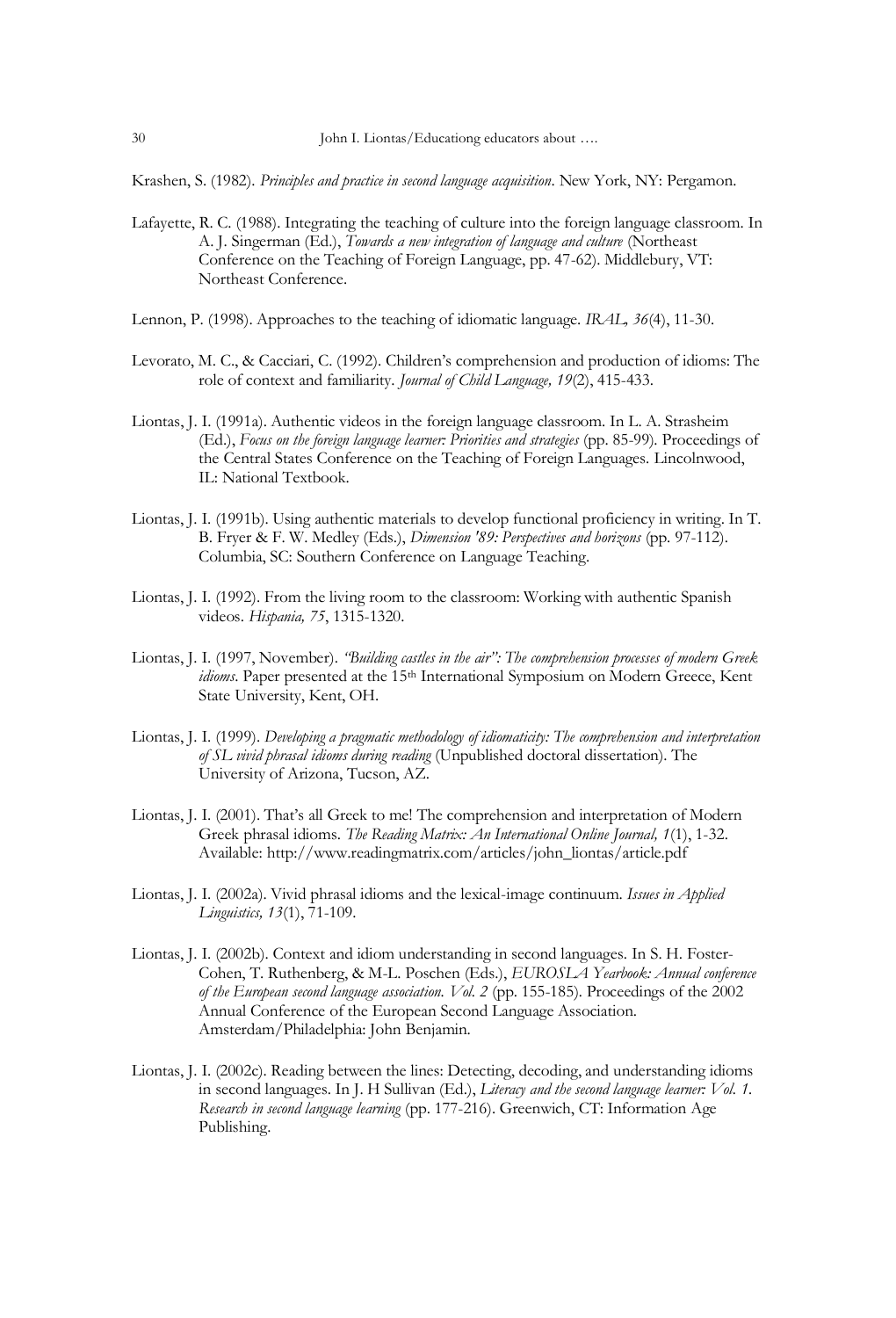- Liontas, J. I. (2002d). Transactional idiom analysis: Theory and practice*. Journal of Language and Linguistics, 1*(1), 17-53. Available: [http://www.jllonline.co.uk/journal/1\\_1/liontas1\\_1.html](http://www.jllonline.co.uk/journal/1_1/liontas1_1.html)
- Liontas, J. I. (2002e). Exploring second language learners' notions of idiomaticity. *System: An International Journal of Educational Technology and Applied Linguistics, 30*(3), 289–313.
- Liontas, J. I. (2003). Killing two birds with one stone: Understanding Spanish VP idioms in and out of context. *Hispania, 86*(2), 289-301.
- Liontas, J. I. (2007). The eye never sees what the brain understands: Making sense of idioms in second languages. *Lingua et Linguistica, 1*(2), 25-44.
- Liontas, J. I. (2008). Toward a critical pedagogy of idiomaticity. *Indian Journal of Applied Linguistics*, Special Issue on *Strategies in Learning and Using English as a Foreign/Second Language, 34*(1- 2), 11-30.
- Liontas, J. I. (2009a). Artificial intelligence and idiomaticity. *The APAMALL Journal, 1*(1), 1-33.
- Liontas, J. I. (2009b). Why teach idioms? A rationale for integrating idioms across the second language curriculum. *International Applied Linguistics, 1*(1). [Important Note: Journal was unable to receive funding for publication.]
- Liontas, J. I. (2013, in press). Straight from the horse's mouth: A second look at exploring second language learners' notions of idiomaticity. In R. R. Heredia & A. B. Cieślicka (Eds.), *Bilingual figurative language processing*. Cambridge University Press.
- Liontas, J. I., & Baginski, T. (1995). Teaching with authentic foreign language materials. In R. M. Terry (Ed.), *Dimension '95: The future is now* (pp. 105-122). Valdosta, GA: Southern Conference on Language Teaching.
- Malt, B. C., & Eiter, B. (2004). Even with a green card, you can be put out to pasture and still have to work: Non-native intuitions of the transparency of common English idioms. *Journal of Memory and Cognition*, *32*(6), 896-904.
- May, A. B. (1979). All the angles of idiom instruction. *Reading Teacher, 32*(6), 680-682.
- Merriam, S. B. (1988). *Case study research in education: A qualitative approach*. San Francisco: Jossey-Bass.
- Moeller, A. J. (1990). Literature: A rich resource for teaching language and culture in context. In W. N. Hatfield (Ed.), *Creative approaches in foreign language teaching* (Report of Central States Conference on the Teaching of Foreign Languages, pp. 32-49). Lincolnwood, IL: National Textbook Company.
- Morris, L. (1999). Applying linguistics: An analysis of grammatical explanations given by TESL undergraduates. In S. Hwang & A. Lommel (Eds.), *Lacus forum XXV* (pp. 487-497). Fullerton, CA: LACUS.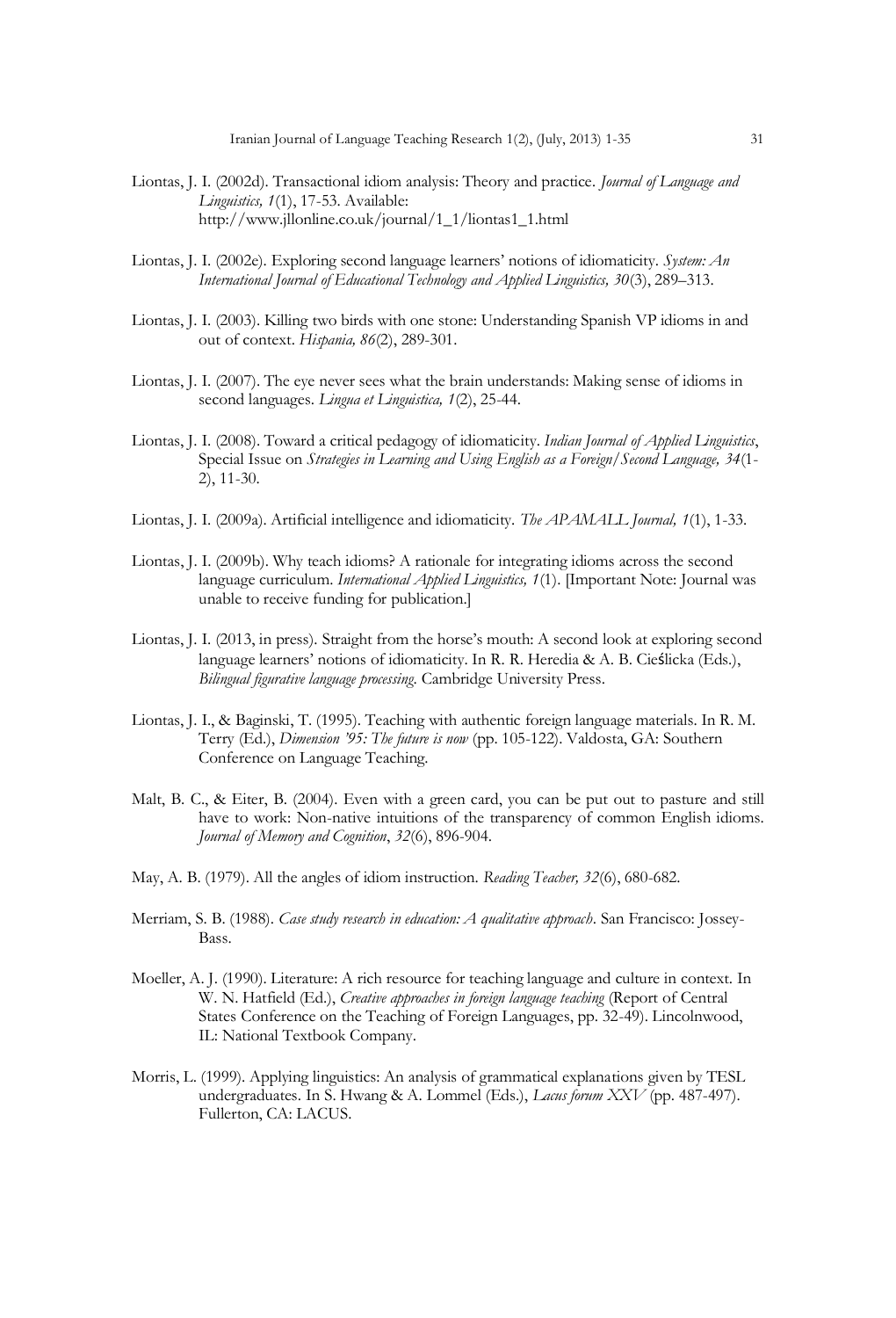- Muller-Schwefe, G. (1972). Sprichwörter als Übersetzungsproblem—Zum Beispiel in Shakespeare's "Romeo and Juliet" (Proverbs as a problem in translation, illustrated by Shakespeare's "Romeo and Juliet"). *Neueren Sprachen, 71*(6), 341-351.
- Nattinger, J. R., & DeCarrico, J. S. (1992). *Lexical phrases and language teaching*. Oxford: Oxford University Press.

Omaggio Hadley, A. (2001). *Teaching language in context*. Boston, MA: Heinle & Heinle.

- Ono, N., & Nyikos, M. (1992). Exploring cross-cultural reading processes: Beyond literal comprehension. In W. N. Hatfield (Ed.), *Creative approaches in foreign language teaching*  (Report of Central States Conference on the Teaching of Foreign Languages, pp. 64- 80). Lincolnwood, IL: National Textbook Company.
- Pennington, M., & Richards, J. (1997). Reorienting the teaching universe: The experience of five first-year English teachers in Hong Kong. *Language Teaching Research, 1*(2), 149-178.

Prabhu, N. S. (1987). *Second language pedagogy*. Oxford: Oxford University Press.

- Raz, H. (1969). Dramatic dialogues. *English Language Teaching, 24*(1), 43-46.
- Ricks, D. A. (1996). Perspectives: Translation blunders in international business. *Journal of Language for International Business, 7*(2), 50-55.
- Schulz, R. (1981). Literature and readability: Bridging the gap in foreign language reading. *The Modern Language Journal, 65*, 43-53.
- Seidman, I. E. (1991). *Interviewing as qualitative research: A guide for researchers in education and the social sciences*. New York and London: Teachers College Press.
- Smillie, B. (1996). A howling success: How to put your "Pied Dedans." *Babel: Australia, 31(2)*, 32-35.
- Sprenger, S. A., Levelt, W., & Kempen, G. (2006). Lexical access during the production of idiomatic phrases. *Journal of Memory and Language*, *54*(2), 161-184.
- Stake, R. E. (1995). *The art of case study research*. Thousand Oaks and London: Sage.
- Strutz, H. (1996). *German idioms*. Hauppauge, NY: Barron's Educational Series.
- Sugano, M. Z. (1981). The idiom in Spanish language teaching. *Modern Language Journal, 65*(1), 59- 66.
- Vanlacker-Sidtis, D. (2003). Auditory recognition of idioms by native and nonnative speakers of English: It takes one to know one. *Applied Linguistics, 24*(1), 45-57.

Woods, D. (1996). *Teacher cognition in language teaching*. Cambridge: Cambridge University Press.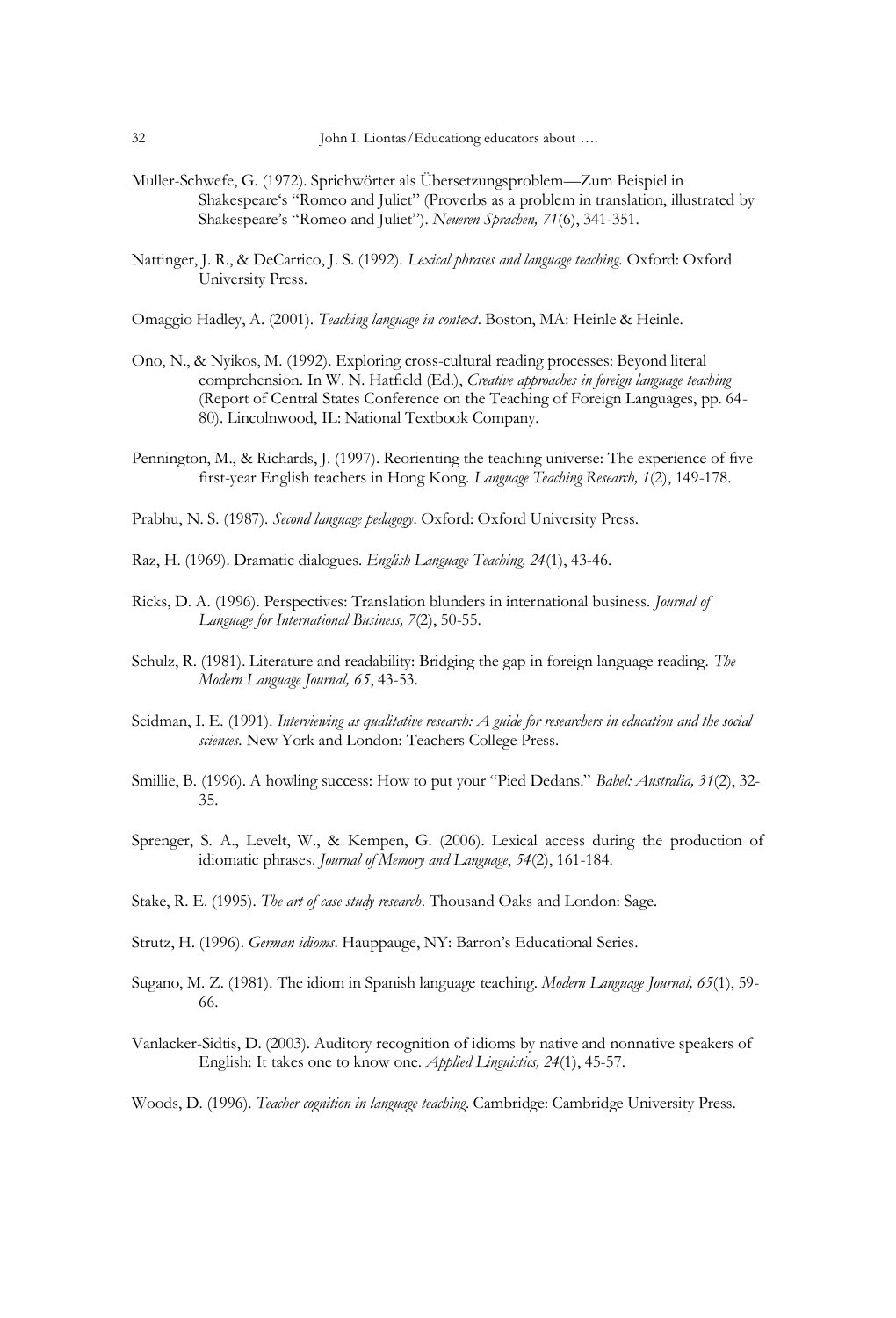#### **Acknowledgements**

I would like to express my sincere thanks and appreciation to all the survey participants and interviewees of this study for their enormous contributions to the ideas explored in this work. Without their participation and generous support, many of the insights revealed would have been difficult to realize. I am especially grateful to Professor Teresa McCarty for encouraging and nurturing the development of this research over the years.

**John I. Liontas**, Ph.D., is an Associate Professor of ESOL at the University of South Florida, performing research and development in second language teaching methodology, figurative competence, pragmatics, curriculum and program design, and multimedia-based learning. He has a long-standing interest in idiomaticity and in its application in the second language classroom. He is presently involved in the design and production of a multimedia Apple iPad App for learning English idioms called *It's All Greek to Me! Learning English Idioms in Context*. He has published textbooks and articles in the area of curriculum design and development, on writing and reading, on idiomaticity, on technology-based language instruction, and on interactive games and game approaches.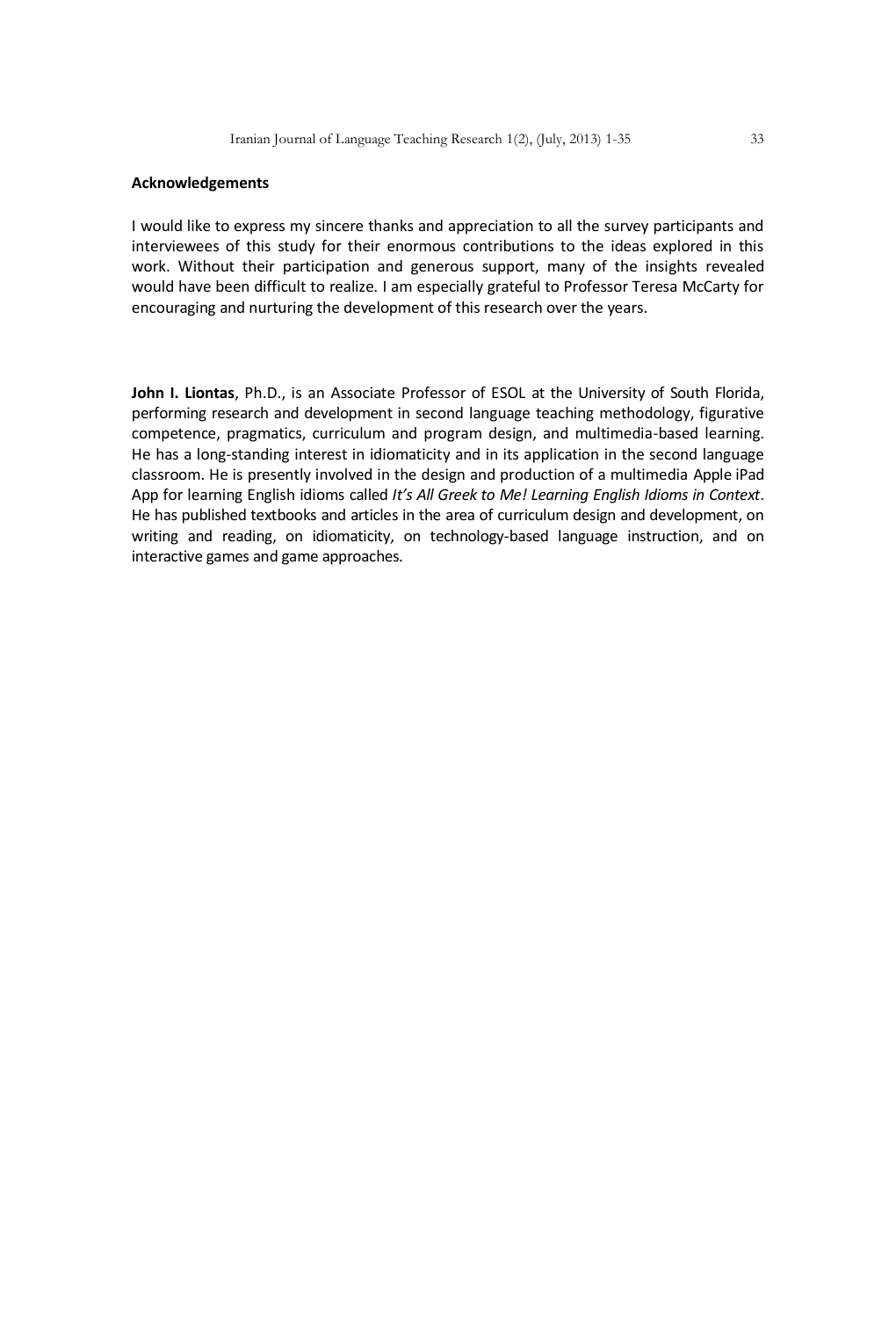**Appendix A:** Foreign/Second Language Idioms Survey

*Dear Colleague!*

*The aim of this survey is to find out more than we know now regarding the extent to which instructors of foreign languages and ESL use* **idioms** *in their teaching and how idioms are learned in a classroom setting. Please be assured that you will remain anonymous and that any information provided in this survey will be used for data collection purposes only. I ask only that you take the time and answer the following questions based on your best judgment and language teaching experience thus far. I'll be happy to provide you with a copy of the findings which you may find useful in your future teachings. Please be advised that your information may or may not be used in this study and/or related future publications.*

*Check here if you would like a copy of the results of this survey. Thank you for your time and assistance in this matter.*

# **I. Personal Information** (to be kept confidential)

Your name:  $(optional)$ 

1. **Are you ...**

a. male b. female

# 2. **Your age is ...**

a.  $20 \text{ to } 25 \text{ years of age}$  b.  $25 \text{ to } 30 \text{ years of age}$  c.  $30 \text{ to } 40 \text{ years of age}$ d. 40 years and above

# 3. **What language(s) are you currently teaching?**

a. German b. Spanish c. French d. Italian e. English/ESL f. Other (please specify!)

# 4. **How long have you be teaching the language(s) indicated above?**

Number of years:

# **II. Idiom Evaluation**

5. **Idioms have been defined by researchers as formulaic speech, holophrases, prefabricated routines and patterns, lexical phrases, formulas, collocations and stock phrases, memorized sentences and lexicalized stems, and the like. How would you define idioms and why?**

……………………………………………………………………………………………

6. **Do you think it is important to teach idioms? Why or why not?**

7. **On a scale of 1 to 5 (with 1 being the least important and 5 the most important), how would you rate the importance of students acquiring idioms in the second language classroom? Please explain your rating.**

5 4 3 2 1 because ………………………………………………………………………

8. **Based on your pedagogical orientation and teaching experience, what kind of idioms would you say should be taught and why?**